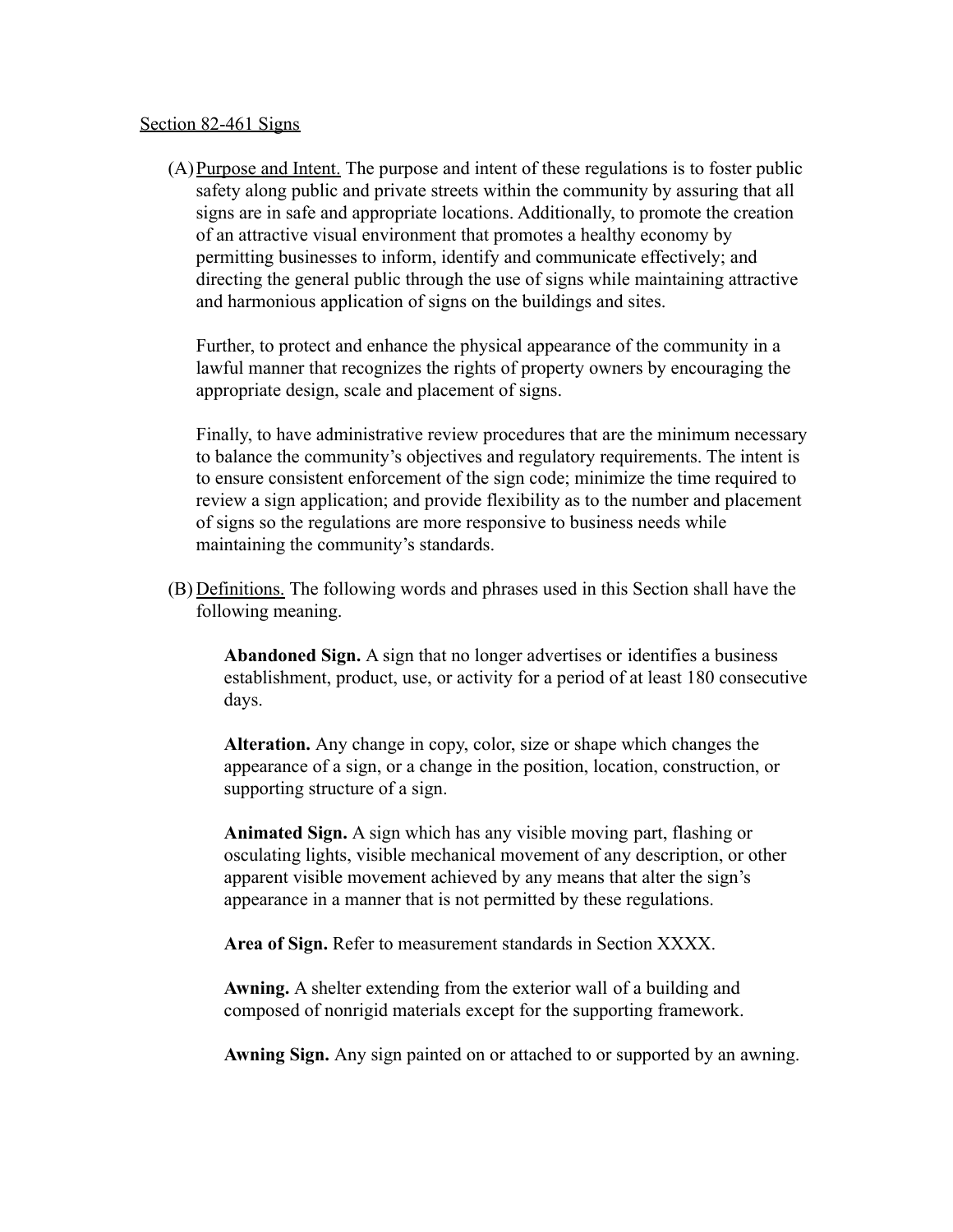**Balloon Sign.** A sign on a balloon's surface or attached in any manner to the balloon.

**Banner Sign.** A temporary, lightweight sign not exceeding 50 sq feet that contains a message which is attached or imprinted on a flexible surface that deforms under light pressure and that is typically constructed of non-durable materials, including, but not limited to, cardboard, cloth, and/or plastic.

**Billboard or Poster Panel Sign.** An off-premises sign.

**Business Unit.** The space within a building occupied by an individual business. The business unit is equivalent to the tenant space in multi-tenant buildings.

**Business.** A company, enterprise, or similar organization designed to provide goods or services to consumers. A business may provide goods or services to the public or cliental on-site, such as with retail sales, or be involved in the administration, production, distribution or storage of goods to be provided at another location, such as with manufacturing. A business may include any commercial, office, institutional or industrial use.

**Canopy.** A freestanding permanent roof-like shelter not attached to or requiring support from an adjacent structure.

**Canopy Sign.** Any permanent sign attached to or constructed underneath a canopy. The signs are below a projecting structure that extends over the pedestrian walkway which effectively prevents the wall signs from being visible to the pedestrian walking under the canopy. See also **Projecting Sign.**

**Changeable Copy Sign.** A sign or portion thereof on which the copy or symbols change manually through placement of letters or symbols on a panel mounted in or on a track system.

**Comprehensive Sign Plan (CSP).** A coordinated plan of all signs, including exempt and temporary signs for a business, or businesses, located on a development site. The sign plan shall include, but not be limited to, the locations, dimensions, colors, letter styles, and sign types of all signs to be installed on a site.

**Construction Sign.** A nonpermanent sign identifying the persons, firms or business directly connected with a construction project.

**Directional Sign.** A permanent instructional sign located on private property at or near the public right-of-way, directing or guiding vehicular traffic onto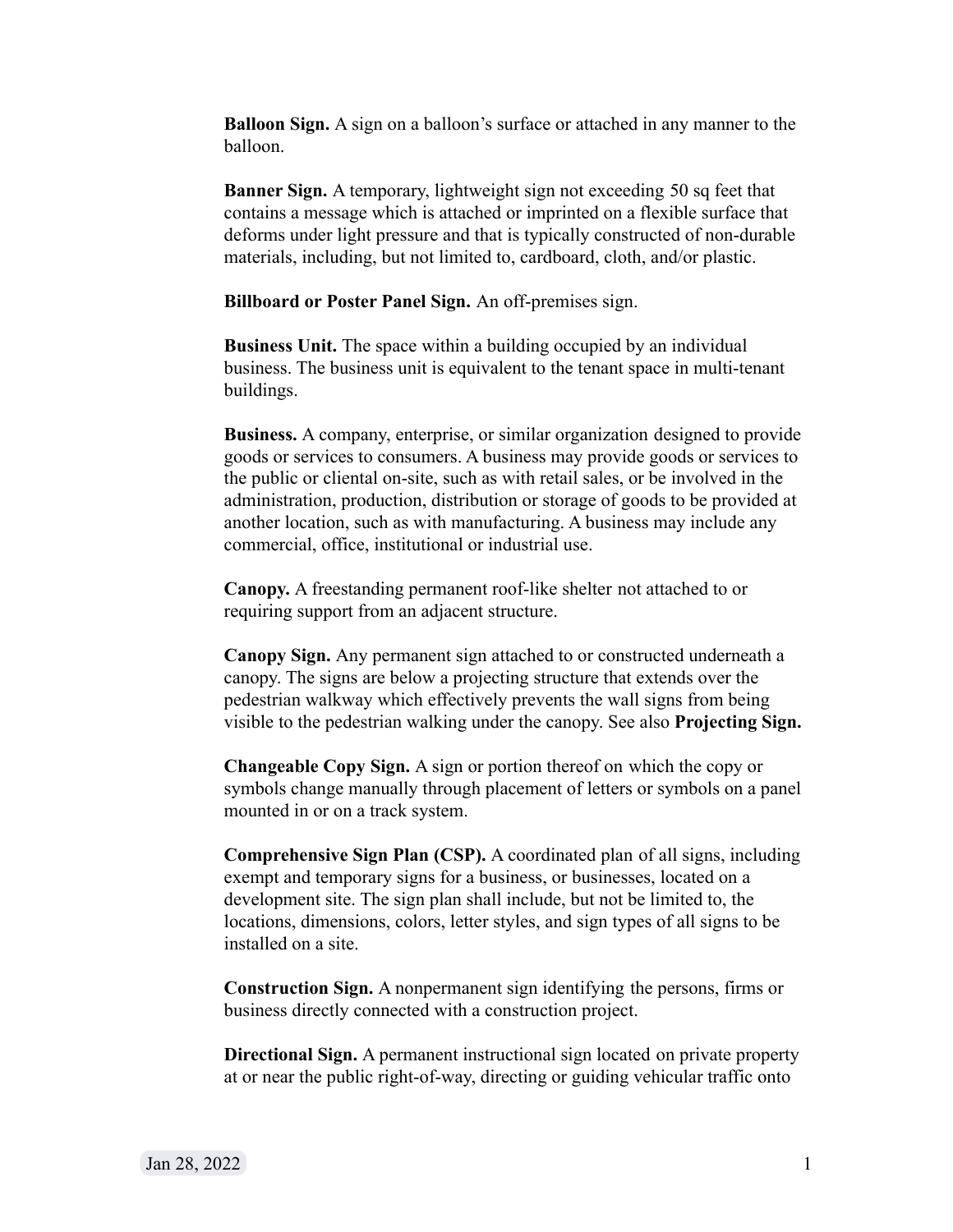the property and/or toward parking or other identified locations on the property.

**Decorative Displays.** Signs or displays including lighting which are a nonpermanent installation celebrating national, state, and local holidays or holiday seasons, including religious holidays.

**Development Identification Sign.** A permanent freestanding sign located on private property at or near the entrance to the site where a group of stores in a shopping center or plaza has a common parking lot to serve all stores.

**Electronic Message Centers.** A portion of a freestanding or ground sign on which the copy or symbols change electronically, either through an automatic programming or other electronic means.

**Freestanding Sign.** Any sign which is permanently affixed in or upon the ground, supported by one or more structural members, with 12 inches or more of clearance between the bottom of the sign face and finished grade.

**Frontage, Primary.** The frontage of any business unit shall include the elevation(s) facing a public street, facing a primary parking area for the building or tenants, or containing the primary public entrance(s) to the building or business units.

**Frontage, Secondary**. The secondary frontage shall include those frontages containing secondary public entrances to the building or business units, and all building walls facing a public street or primary parking area that are not designated as the primary building frontage.

**Footcandle.** A measure of illumination on a surface that is one foot from a uniform source of light of one candle and equal to one lumen per square foot.

**Governmental Sign.** A sign erected and maintained pursuant to and in discharge of any governmental functions, or required by law, ordinance or other governmental regulation.

**Grade.** The level of the site at the property line located at the closest distance to the sign.

**Ground Sign.** Any sign which is permanently affixed in or upon the ground, supported by one or more structural elements with less than 12 inches of clearance between the bottom of the sign face and finished grade.

**Historical Sign.** Signs or displays which have historical value to the community as designated by the Planning Commission.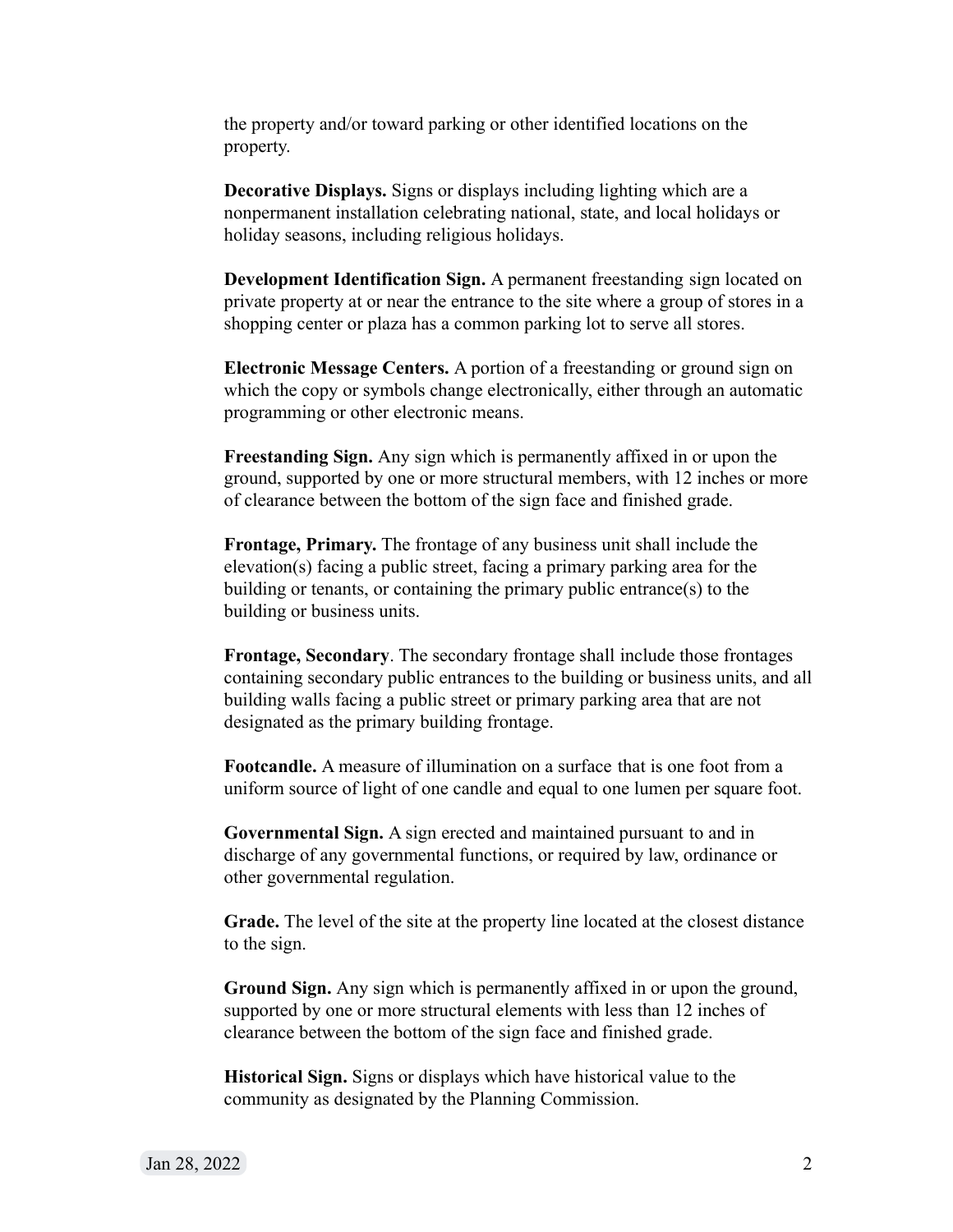**Illuminated Sign.** Any sign for which an artificial source of light is used in order to make the sign's message readable, including internally and externally lit signs, and reflectorized, glowing or radiating signs.

**Institutional Signs.** A ground sign located on a property being used for an institutional purpose, such as a church, school, or governmental office.

**Logo, Logogram, or Logotype.** An emblem, letter, character, pictograph, trademark, or symbol used to represent any firm, organization, entity, or product.

**Mural.** A picture which is painted or otherwise applied directly onto an exterior surface of a structure. A mural is a sign only if it is related by language, logo, or pictorial depiction to the advertisement of any product or service or the identification of any business.

**Nonconforming Sign.** A sign which was validly installed under laws or ordinances in effect at the time of its installation, but which is in conflict with the current provisions of this Code.

**Off-Premises Sign.** Any sign normally used for promoting an interest other than that of a business, individual, products, or service available on the premises where the sign is located.

**On-Premises Sign.** Any sign used for promoting a business, individual, product or service available on the premises where the sign is located.

**Political and Noncommercial Signs.** A temporary sign designed for the purpose of supporting or opposing a candidate, proposition or other measure at an election or for any other noncommercial expression not related to the advertisement of any product or service or the identification of any business.

**Portable Sign.** Any movable sign not permanently attached to the ground or a building which is easily moved or removed using ordinary hand tools.

**Private Street.** Primary access ways that are intended to provide vehicular access to multiple commercial businesses and/or ownerships and are not dedicated as a public thoroughfare.

**Projecting Sign.** A sign which projects from and is supported by a wall or parapet of a building more than 12 inches, with the display surface of the sign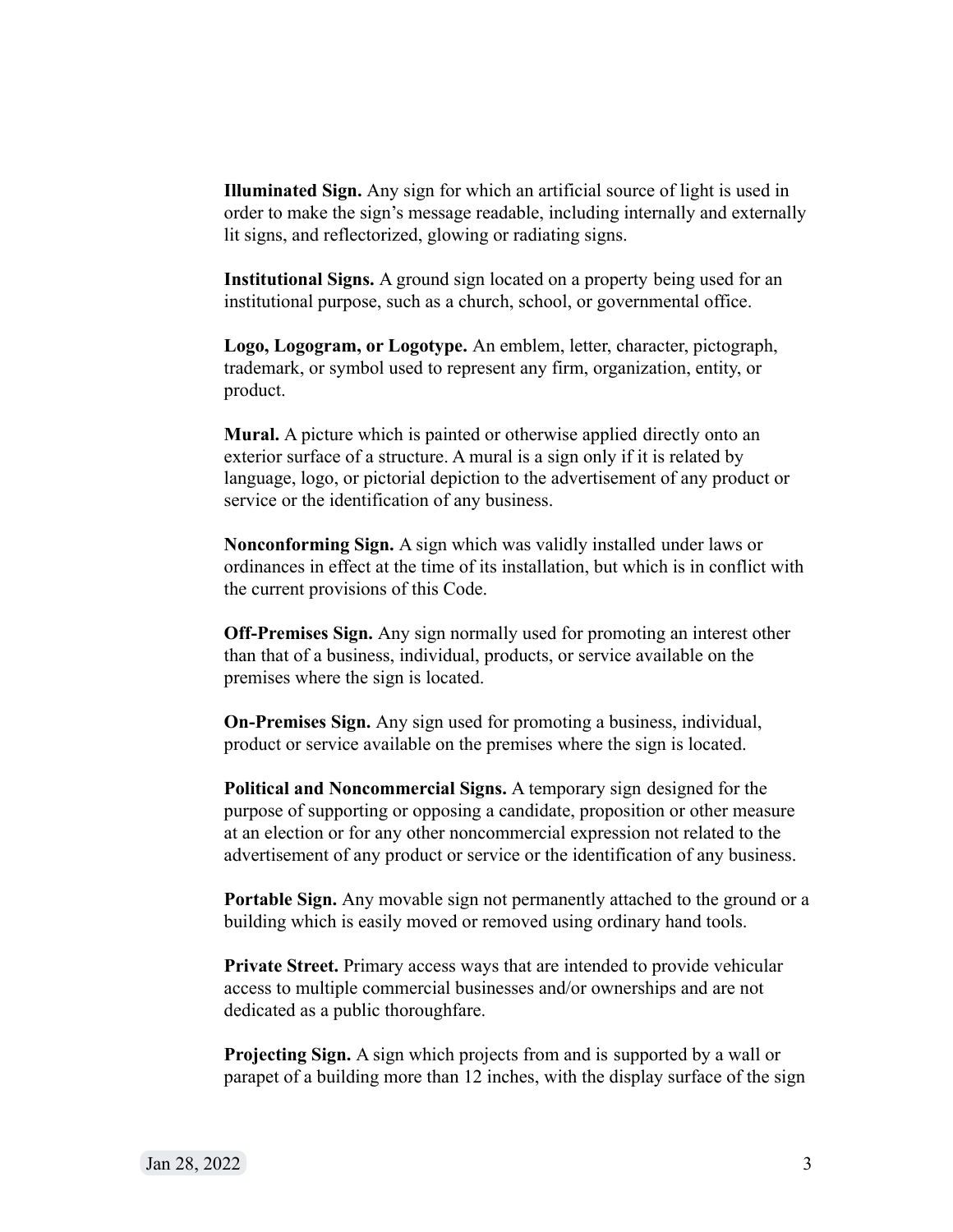in a plane perpendicular to or approximately perpendicular to the wall. See also **Canopy Sign.**

**Real Estate Sign.** Any temporary sign pertaining to the sale, exchange, lease, rental, or availability of land, buildings, condominium and similar units, or apartments.

**Restaurant Menu Sign.** Any reader board sign for outside display at a restaurant drive-thru or similar.

**Revolving or Rotating Sign.** See "animated sign".

**Roof Sign.** Any sign erected upon a roof, parapet, or roof-mounted equipment structure and extending above a roof, parapet, or roof-mounted equipment structure of a building or structure.

**Sidewalk Sign.** A temporary sign intended to display messages of a transitory or temporary nature that is placed on the pedestrian walkway.

**Sign.** Any device, structure, fixture, figure, banner, pennant, flag, balloon, poster, handbill, flyer, painting, streamer, placard, or similar object consisting of written copy, symbols, logos and/or graphics, designed for the purpose of identifying or bringing attention to an establishment, product, goods, services, or other message to the general public. This definition of sign shall not include any architectural or landscape features that may also attract attention.

**Sign Face.** An exterior display surface of a sign including non-structural trim exclusive of the supporting structure.

**Site.** All the contiguous ground area legally assembled into one development location which is a zoning lot. A zoning lot is defined as a permanent parcel (lot of record), multiple lots of record, or a portion of a lot of record.

**Subdivision Sign.** A ground sign located at the entrance of a residential subdivision and is affiliated with all the properties or residence within the development.

**Temporary Sign.** A sign that due to the materials, sign structure, construction, and similar is intended for temporary use and display. Any sign or sign structure that is not permanently embedded in the ground or or not permanently affixed to a building is considered a temporary sign.

**Unlawful Sign.** Any sign placed without proper approval or permits as required by this Code at the time of sign placement, or any sign placed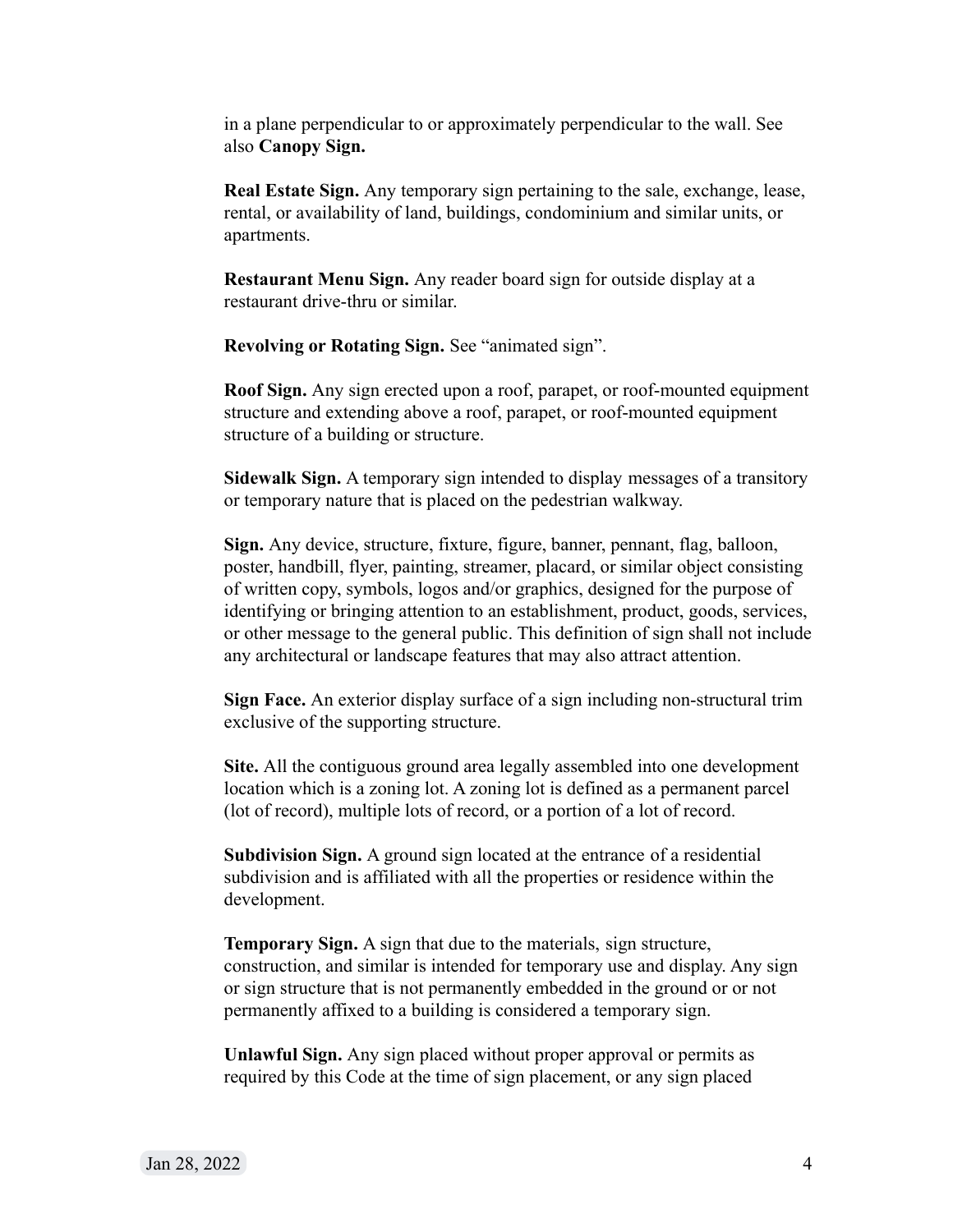contrary to the terms or time limits of any permit and any applicable provisions of this Code.

**Vehicle Sign.** Any sign permanently or temporarily attached to or placed on a vehicle or trailer.

**Wall Sign.** Any sign attached to the wall of a building or structure in a plane parallel or approximately parallel to the plane of said wall and does not project more than 12in from the wall. A sign that is painted or applied directly onto the wall of a structure is considered a wall sign.

**Window, Area of.** The area of a single window includes all the window panes in an area that is separated by mullions, muntins, or other dividers which are less than 3 inches wide.

**Window Sign.** Any sign viewable through and/or affixed in any manner to a window or exterior glass door such that it is intended to be viewable from the exterior beyond the sidewalk immediately adjacent to the window.

(C) General Standards. The following standards shall apply to all signs in any Zone District.

- 1. **Requirement for Permit.** Except as expressly provided herein, it is unlawful for any person to erect, re-erect, alter or relocate any sign without obtaining zoning approval from the Zoning Administrator or Planning Commission when applicable, issuance of a sign permit as required by the Building Official, and payment of any applicable fees.
- 2. **Changeable copy** by non-electronic means may be utilized on any permitted sign.
- 3. **Location Requirements.**
	- a. No sign shall be located in, project into, or overhang a public right-of-way or dedicated public easement without permission from the governmental unit controlling the right-of-way or easement except for a permitted Projecting Sign or Canopy Sign.
	- b. No sign shall be placed in a location that obstructs the view of traffic or pedestrians on streets or sidewalks, or the view of persons entering or exiting the premises. Signs shall not be permitted where they obstruct a motorist's view of regulatory signs, traffic control devices, or street signs.
	- c. In order to ensure adequate sight distance, a minimum clear vision area shall be maintained in accordance with Section 82-463. Greater clear vision areas may be required by the Michigan Department of Transportation or the Eaton County Road Commission in areas subject to their jurisdiction.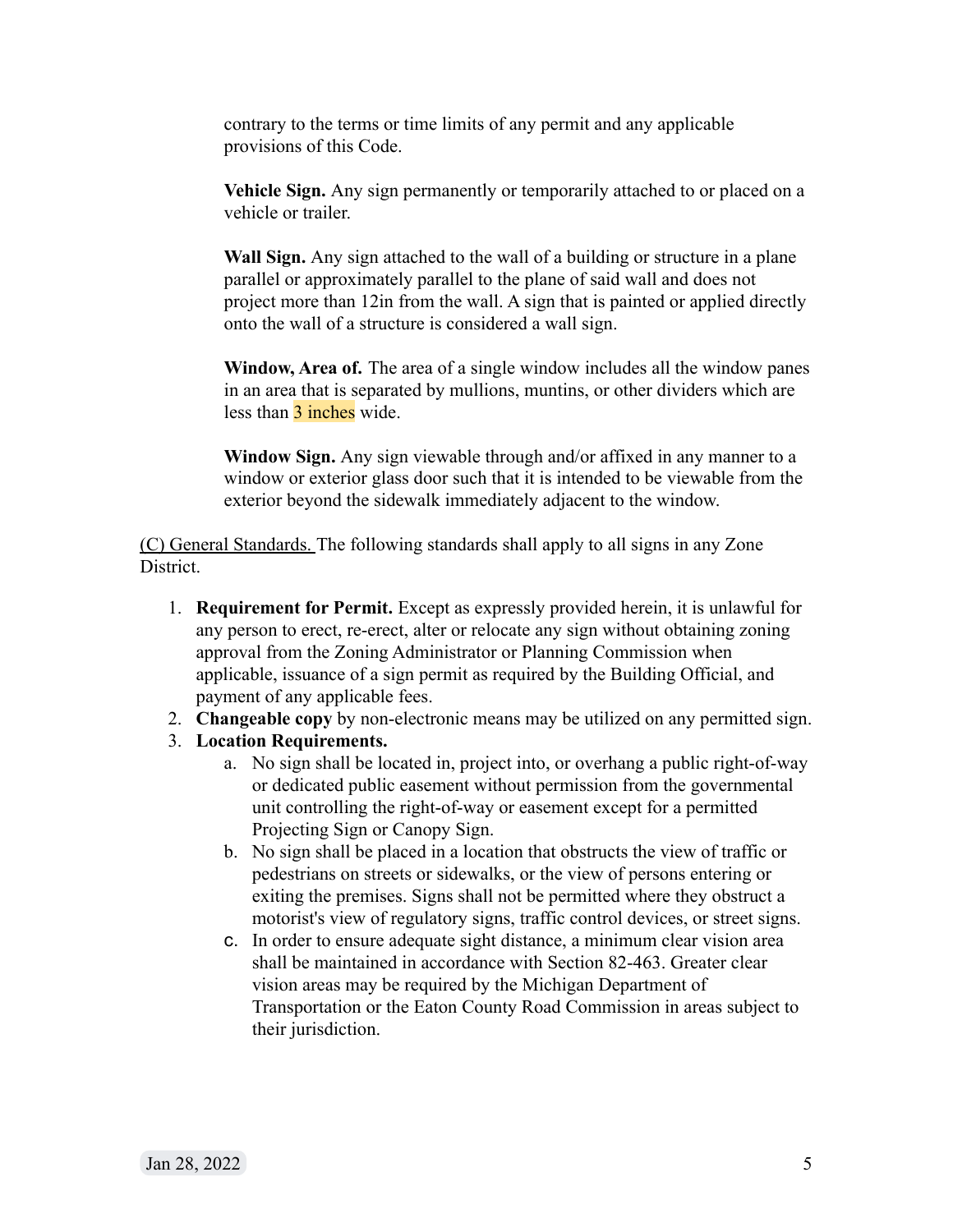4. **Specific Dimensional Standards.** The dimensional standards and regulations for sign types allowable by Zone Districts are as follows:

| <b>Residential</b> )  |                             | Allowable Signs in Zone Districts: R-1, R-2, R-T (Single and Two-Family                                                  |                                                                                |                                                                                                  |                                   |
|-----------------------|-----------------------------|--------------------------------------------------------------------------------------------------------------------------|--------------------------------------------------------------------------------|--------------------------------------------------------------------------------------------------|-----------------------------------|
| <b>Sign Type</b>      | <b>Number</b>               | Area                                                                                                                     | Height                                                                         | <b>Duration</b>                                                                                  | <b>Illumination</b>               |
| Wall Sign             | One per<br>dwelling<br>unit | maximum 3<br>sq ft                                                                                                       | minimum<br>clearance of<br>8 feet above<br>grade where<br>abutting<br>sidewalk | permanent                                                                                        | Not permitted                     |
| Institutional<br>Sign | one per<br>frontage         | maximum<br>18 square<br>feet.<br>Increase to<br>$32$ sq ft if<br>located<br>along state<br>trunk line or<br>major street | 5 feet                                                                         | permanent                                                                                        | permitted per<br><b>Section F</b> |
| Subdivision<br>Sign   | one per<br>entrance         | Maximum<br>32 square<br>feet                                                                                             | 5 feet                                                                         | Permanent                                                                                        | permitted per<br><b>Section F</b> |
| Temporary<br>Sign     | one per<br>frontage         | maximum 6<br>sq ft                                                                                                       | 5 feet                                                                         | Limited to a<br>maximum<br>of 60 days,<br>no more<br>than 4<br>displays per<br>calendar<br>year. | not permitted                     |
| Construction<br>Sign  | one per<br>project          | 4.5 sq feet                                                                                                              | 36 inches                                                                      | Permitted to<br>be installed<br>7 days prior<br>to<br>construction<br>and must be<br>removed 7   | Not permitted                     |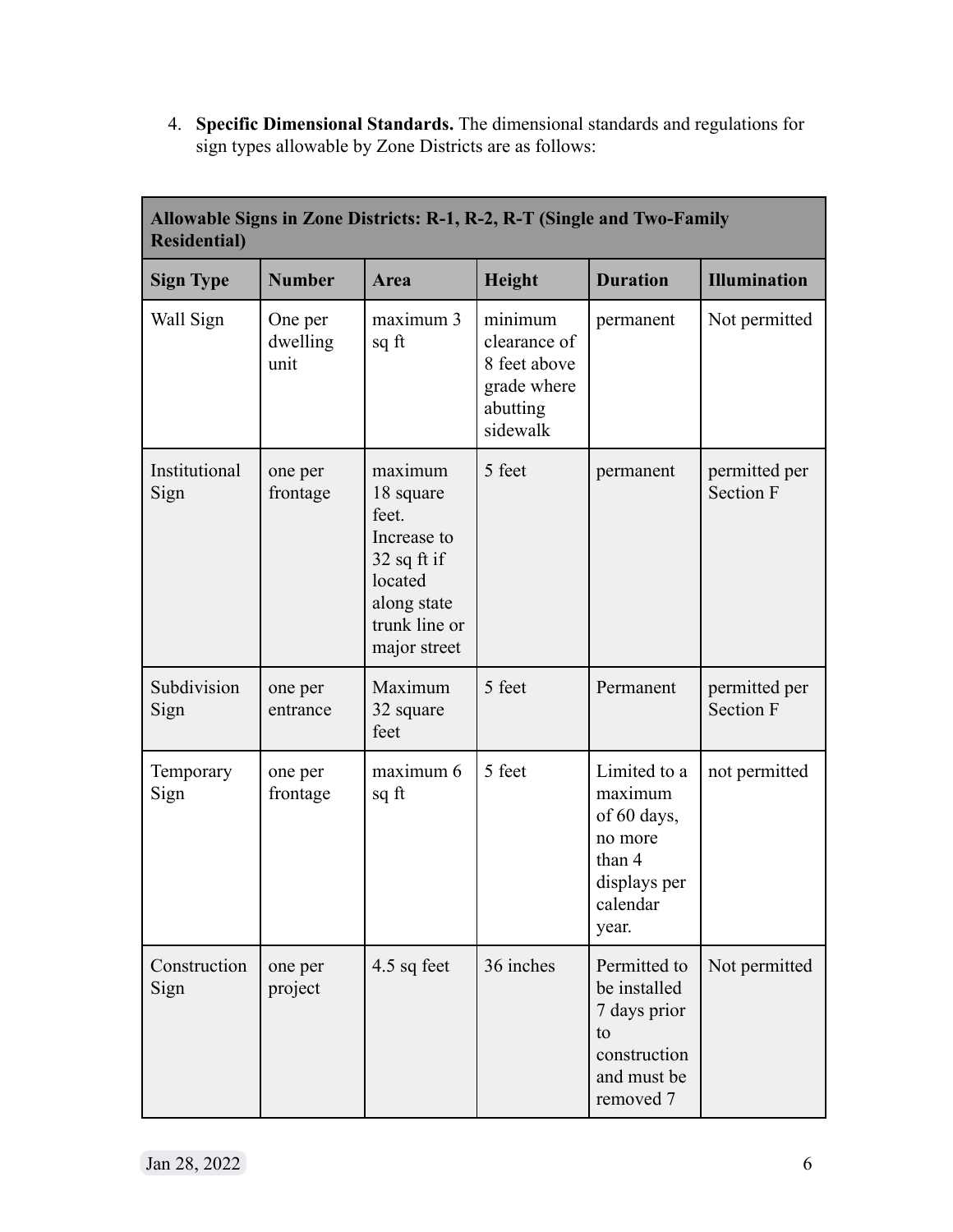|  |  | days after<br>completion<br><sub>or</sub> |  |
|--|--|-------------------------------------------|--|
|  |  | occupancy<br>permit<br>issued             |  |

| and Mobile Home)      |                                                             |                                                                                                                                                             |                                                                                |                 | Allowable Signs in Zone Districts: RM-1, RM-2, and MH (Multi-Family Residential |
|-----------------------|-------------------------------------------------------------|-------------------------------------------------------------------------------------------------------------------------------------------------------------|--------------------------------------------------------------------------------|-----------------|---------------------------------------------------------------------------------|
| <b>Sign Type</b>      | <b>Number</b>                                               | <b>Sign Area</b>                                                                                                                                            | Height                                                                         | <b>Duration</b> | <b>Illumination</b>                                                             |
| Wall Sign             | One per<br>building<br>and one per<br>managemen<br>t office | maximum 6<br>sq ft per<br>sign                                                                                                                              | minimum<br>clearance of<br>8 feet above<br>grade where<br>abutting<br>sidewalk | permanent       | not permitted                                                                   |
| Institutional<br>Sign | one per<br>frontage                                         | maximum<br>18 square<br>feet.<br>Increase to<br>$32$ sq ft if<br>located<br>along state<br>trunk line or<br>major street                                    | 5 feet                                                                         | permanent       | Permitted in<br>accordance<br>with Section F                                    |
| Subdivision<br>Sign   | one per<br>entrance                                         | Maximum<br>32 square<br>feet,<br>reduced to<br>maximum<br>$10$ sq ft<br>when<br>abutting<br>single<br>family use<br>or zone<br>district R-1,<br>$R-2, R-T.$ | 5 feet                                                                         | Permanent       | permitted per<br><b>Section F</b>                                               |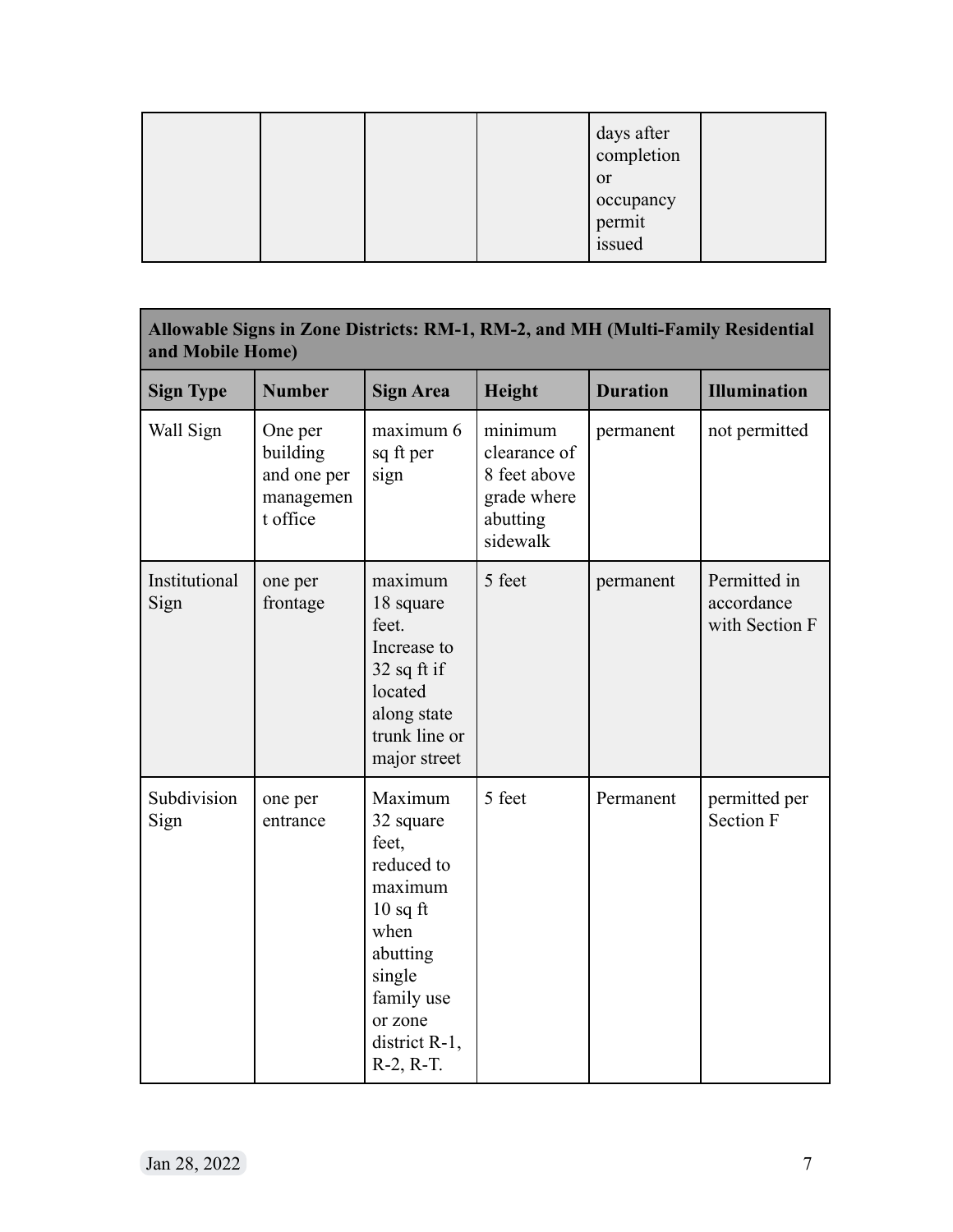| Temporary<br>Sign    | one per site       | maximum 6<br>sq ft                                                        | 5 feet    | Limited to a<br>maximum<br>of $60$ days,<br>no more<br>than 4<br>displays per<br>calendar<br>year.                                                                           | not permitted |
|----------------------|--------------------|---------------------------------------------------------------------------|-----------|------------------------------------------------------------------------------------------------------------------------------------------------------------------------------|---------------|
| Construction<br>Sign | one per<br>project | 4.5 sq feet                                                               | 36 inches | Permitted to<br>be installed<br>7 days prior<br>to<br>construction<br>and must be<br>removed 7<br>days after<br>completion<br><sub>or</sub><br>occupancy<br>permit<br>issued | Not permitted |
|                      |                    | Comprehensive Sign Plan allowable as permitted by the Planning Commission |           |                                                                                                                                                                              |               |

|             |                                                                                       | <b>Allowable Signs in Zone District: CBD (Central Business District)</b>                                                                                            |                                                  |                 |                            |
|-------------|---------------------------------------------------------------------------------------|---------------------------------------------------------------------------------------------------------------------------------------------------------------------|--------------------------------------------------|-----------------|----------------------------|
| <b>Type</b> | <b>Number</b>                                                                         | Area                                                                                                                                                                | <b>Height</b>                                    | <b>Duration</b> | <b>Illumination</b>        |
| Wall Sign   | Subject to<br>limitations<br>of<br>subsection<br>(E) Sign<br>Type<br><b>Standards</b> | Primary<br>Frontage:<br>maximum<br>$80\%$ of<br>length of<br>tenant space<br>or building<br>frontage<br>Secondary<br>Frontage:<br>maximum<br>$80\%$ of<br>length of | minimum<br>clearance of<br>8 feet above<br>grade | permanent       | Permitted per<br>Section F |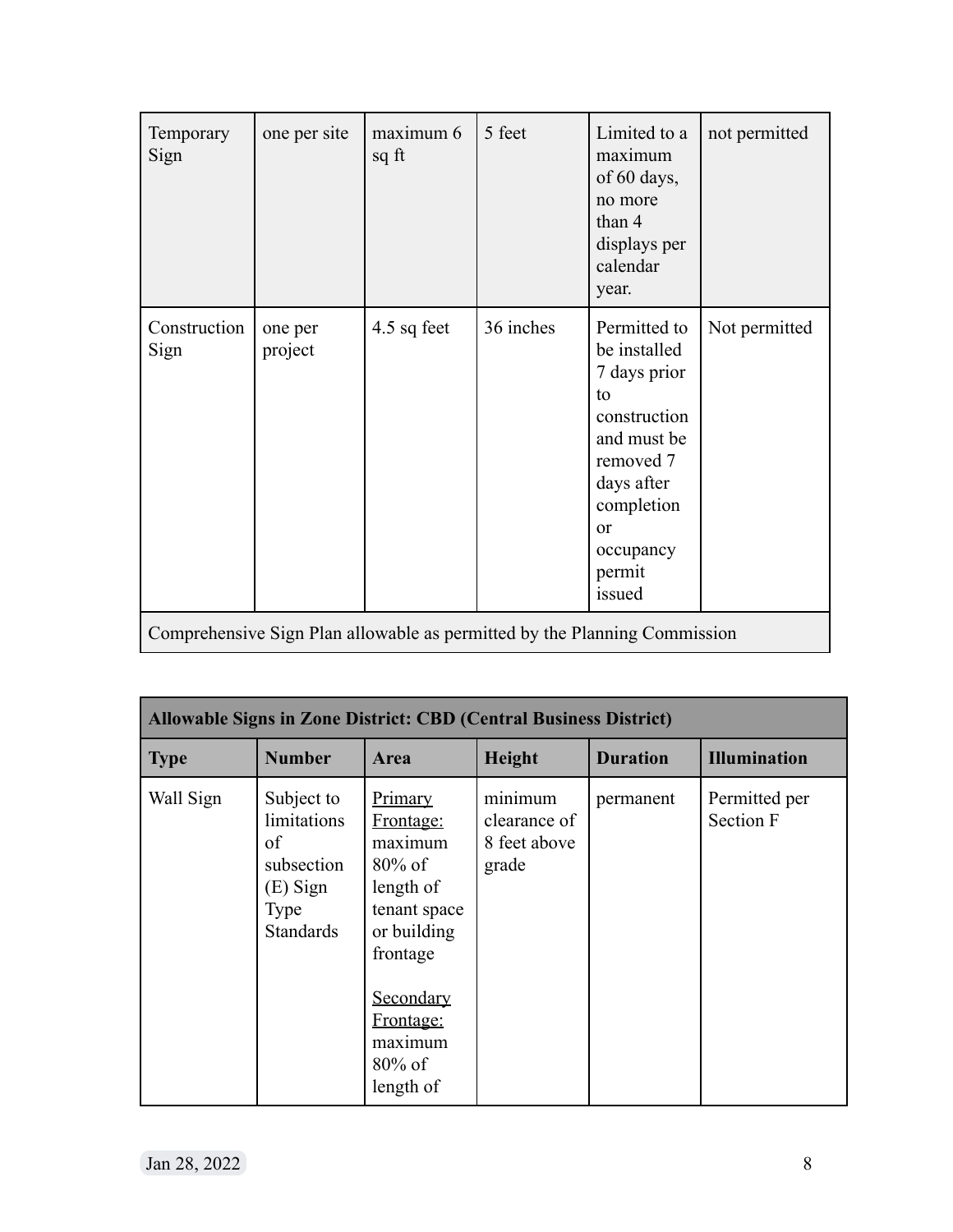|                                                                           |                                                                                                                          | tenant space<br>or building<br>frontage          |                                                                                                                                                                |                                   |                                   |
|---------------------------------------------------------------------------|--------------------------------------------------------------------------------------------------------------------------|--------------------------------------------------|----------------------------------------------------------------------------------------------------------------------------------------------------------------|-----------------------------------|-----------------------------------|
| Projecting<br>Sign                                                        | Unlimited,<br>provided<br>adjacent<br>projecting<br>signs shall<br>not be<br>closer than<br>fifteen $(15)$<br>feet.      | maximum<br>area of eight<br>$(8)$ square<br>feet | minimum<br>clearance of<br>8 feet above<br>grade;<br>maximum<br>height of 12<br>feet above<br>sidewalk/gra<br>de;<br>maximum<br>projection<br>6ft from<br>wall | Permanent                         | Permitted per<br><b>Section F</b> |
| Awning or<br>Canopy<br>signs                                              | Unlimited,<br>provided<br>adjacent<br>awning or<br>canopy<br>signs shall<br>not be<br>closer than<br>ten $(10)$<br>feet. | maximum<br>area of two<br>$(2)$ square<br>feet   | minimum<br>clearance of<br>eight $(8)$<br>feet above<br>the sidewalk                                                                                           | Permanent                         | Permitted per<br><b>Section F</b> |
| Freestanding<br>or ground<br>sign,<br>including<br>Institutional<br>Signs | one per<br>frontage<br>upon<br>approval by<br>the<br>Planning<br>Commissio<br>n                                          | $32$ sq ft                                       | Ground - 5<br>ft;<br>Freestandin<br>$g - 20$ ft;<br>minimum<br>clearance 8<br>ft; all must<br>be 100 ft<br>from<br>adjacent<br>residential<br>district         | permanent                         | Permitted per<br><b>Section F</b> |
| Temporary<br>Sign                                                         | One to four                                                                                                              | one up to 32<br>sq ft per<br>parcel; 4 per       |                                                                                                                                                                | Maximum<br>14 days,<br>limit of 6 |                                   |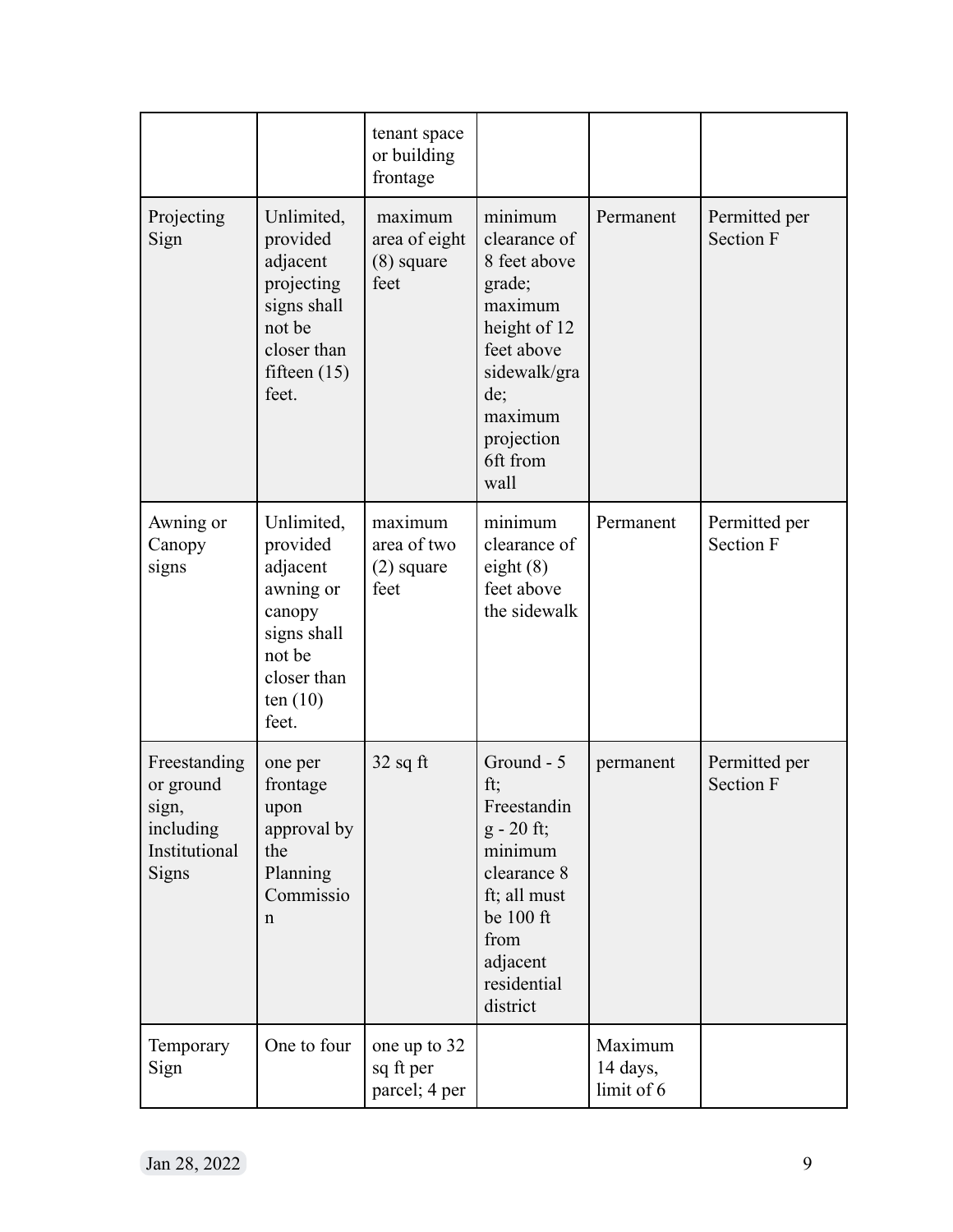|                                                                           |  | business up<br>to $8$ sq ft |  | displays per<br>calendar<br>year                             |  |
|---------------------------------------------------------------------------|--|-----------------------------|--|--------------------------------------------------------------|--|
| Window<br>Sign                                                            |  |                             |  | Subject to limitations of subsection (E) Sign Type Standards |  |
| Comprehensive Sign Plan allowable as permitted by the Planning Commission |  |                             |  |                                                              |  |

| <b>Office, and Mixed Use)</b> |                                                                     |                                                                                        | Allowable Signs in Zone Districts: B-1, OS-1, and MX-1 (Neighborhood Business,                                                                      |                                                                    |                 |                                                            |
|-------------------------------|---------------------------------------------------------------------|----------------------------------------------------------------------------------------|-----------------------------------------------------------------------------------------------------------------------------------------------------|--------------------------------------------------------------------|-----------------|------------------------------------------------------------|
| <b>Type</b>                   | <b>Number</b>                                                       | Area                                                                                   | Height                                                                                                                                              | <b>Location</b>                                                    | <b>Duration</b> | <b>Illuminat</b><br>ion                                    |
| Wall Sign                     | One per<br>each<br>business<br>unit<br>occupying<br>the<br>building | maximum<br>$100$ sq ft<br>or 10% of<br>the front<br>wall area,<br>whichever<br>is less | minimum<br>clearance 8<br>ft above<br>grade where<br>abutting<br>sidewalk;<br>cannot<br>project<br>beyond<br>highest<br>point of roof<br>or parapet | n/a                                                                | Permanent       | Permitted<br>per<br>Section F                              |
| Institutiona<br>1 Sign        | one per<br>frontage                                                 | maximum<br>$32$ sq ft                                                                  | 5 feet                                                                                                                                              | Minimum<br>20 feet<br>from<br>adjacent<br>residentia<br>1 district | permanent       | Permitted<br>per<br><b>Section F</b>                       |
| Ground<br>Sign                | one per<br>frontage                                                 | maximum<br>$32$ sq ft                                                                  | 5 feet                                                                                                                                              | Minimum<br>20 feet<br>from<br>adjacent<br>residentia<br>1 district | permanent       | Permitted<br>1n<br>accordanc<br>e with<br><b>Section F</b> |
| Freestandi<br>ng Sign         | one per<br>frontage                                                 | maximum<br>$64$ sq ft                                                                  | 20 feet<br>height;                                                                                                                                  | Minimum<br>100 feet                                                | permanent       | Permitted<br>1n                                            |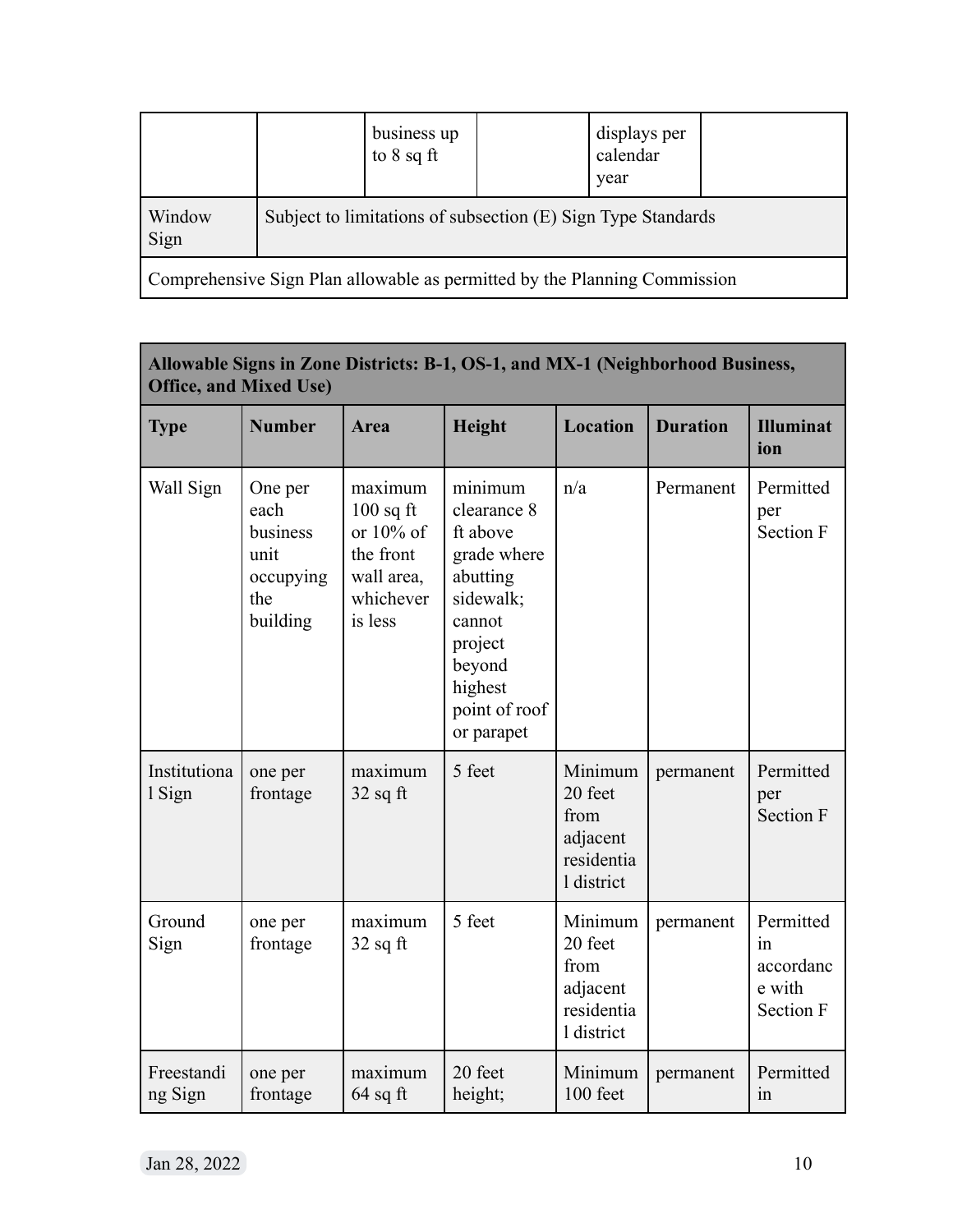|                         |                  |                                                                                          | minimum<br>clearance 8<br>ft above<br>grade                               | from<br>adjacent<br>residentia<br>1 district                                      |                                                                                             | accordanc<br>e with<br>Section F                    |
|-------------------------|------------------|------------------------------------------------------------------------------------------|---------------------------------------------------------------------------|-----------------------------------------------------------------------------------|---------------------------------------------------------------------------------------------|-----------------------------------------------------|
| Temporary<br>Sign       | one to four      | one up to<br>32 sq ft per<br>parcel; 4<br>per<br>business<br>up to $8$ sq<br>$_{\rm ft}$ |                                                                           | Cannot<br>be<br>located<br>on utility<br>poles,<br>street<br>signs,<br>trees, etc | Maximum<br>14<br>consecutiv<br>e days,<br>limit of 6<br>displays<br>per<br>calendar<br>year | not<br>permitted                                    |
| Restaurant<br>Menu Sign | two per<br>drive | $100$ sq ft                                                                              | 96 inches                                                                 | n/a                                                                               | permanent                                                                                   | Permitted<br>1n<br>accordanc<br>e with<br>Section F |
| Window<br>Sign          |                  |                                                                                          | Subject to limitations of subsection (E) Sign Type Standards              |                                                                                   |                                                                                             |                                                     |
|                         |                  |                                                                                          | Comprehensive Sign Plan allowable as permitted by the Planning Commission |                                                                                   |                                                                                             |                                                     |

|                                                       |                                                                      |                                                                                            |                                                                                                                                     |                 | Allowable Signs in Zone Districts: B-2 and B-3 (Business/Commercial) |                                                 |
|-------------------------------------------------------|----------------------------------------------------------------------|--------------------------------------------------------------------------------------------|-------------------------------------------------------------------------------------------------------------------------------------|-----------------|----------------------------------------------------------------------|-------------------------------------------------|
| <b>Type</b>                                           | <b>Number</b>                                                        | Area                                                                                       | Height                                                                                                                              | <b>Location</b> | <b>Duration</b>                                                      | <b>Illumination</b>                             |
| Wall<br>Sign,<br>Canopy<br>Sign, or<br>Awning<br>Sign | One per<br>each<br>business<br>unit<br>occupyin<br>g the<br>building | maximum<br>$100$ sq ft<br>or $10\%$ of<br>the front<br>wall area,<br>whicheve<br>r is less | minimum<br>clearance<br>8 ft above<br>grade<br>where<br>abutting<br>sidewalk;<br>cannot<br>project<br>beyond<br>highest<br>point of | n/a             | Permanent                                                            | Permitted in<br>accordance<br>with Section<br>F |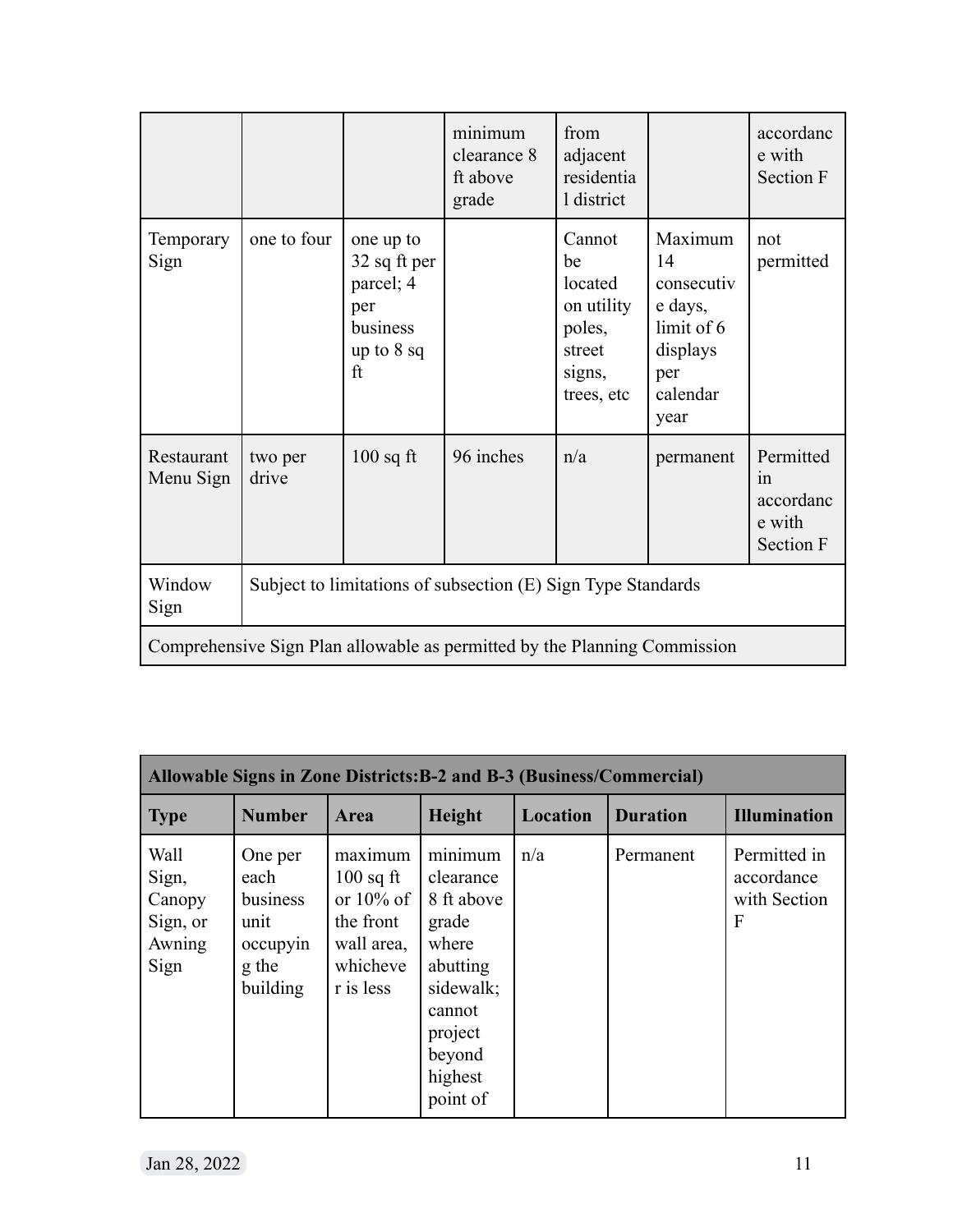|                                            |                                         |                                                                                      | roof or<br>parapet                                                |                                                                                |                                                                                   |                                                 |
|--------------------------------------------|-----------------------------------------|--------------------------------------------------------------------------------------|-------------------------------------------------------------------|--------------------------------------------------------------------------------|-----------------------------------------------------------------------------------|-------------------------------------------------|
| Institution<br>al Sign                     | one per<br>frontage                     | maximum<br>$32$ sq ft                                                                | 5 feet                                                            | Minimum<br>20 feet<br>from<br>adjacent<br>residentia<br>1 district             | permanent                                                                         | Permitted in<br>accordance<br>with Section<br>F |
| Ground<br>Sign                             | one per<br>frontage                     | maximum<br>$32$ sq ft                                                                | 5 feet                                                            | Minimum<br>100 feet<br>from<br>adjacent<br>residentia<br>1 district            | permanent                                                                         | Permitted in<br>accordance<br>with Section<br>F |
| Freestand<br>ing Sign                      | one per<br>frontage                     | maximum<br>$100$ sq ft                                                               | 20 feet<br>height;<br>minimum<br>clearance<br>8 ft above<br>grade | Minimum<br>100 feet<br>from<br>adjacent<br>residentia<br>1 district            | permanent                                                                         | Permitted in<br>accordance<br>with Section<br>F |
| Develop<br>ment<br>Identificat<br>ion Sign | One per<br>shopping<br>center/pla<br>za | $150$ sq ft                                                                          | 20 feet<br>height;<br>minimum<br>clearance<br>8 ft above<br>grade | Minimum<br>100 feet<br>from<br>adjacent<br>residentia<br>1 district            | permanent                                                                         | Permitted in<br>accordance<br>with Section<br>F |
| Temporar<br>y Sign                         | one to<br>four                          | one up to<br>$32$ sq ft<br>per<br>parcel; 4<br>per<br>business<br>up to $8$ sq<br>ft |                                                                   | Cannot be<br>located<br>on utility<br>poles,<br>street<br>signs,<br>trees, etc | Maximum 14<br>consecutive<br>days, limit of<br>6 displays<br>per calendar<br>year | not permitted                                   |
| Restauran<br>t Menu<br>Sign                | two per<br>drive                        | $100$ sq ft                                                                          | 96 inches                                                         | n/a                                                                            | permanent                                                                         | Permitted in<br>accordance<br>with Section<br>F |
| Window                                     |                                         |                                                                                      |                                                                   | Subject to limitations of subsection (E) Sign Type Standards                   |                                                                                   |                                                 |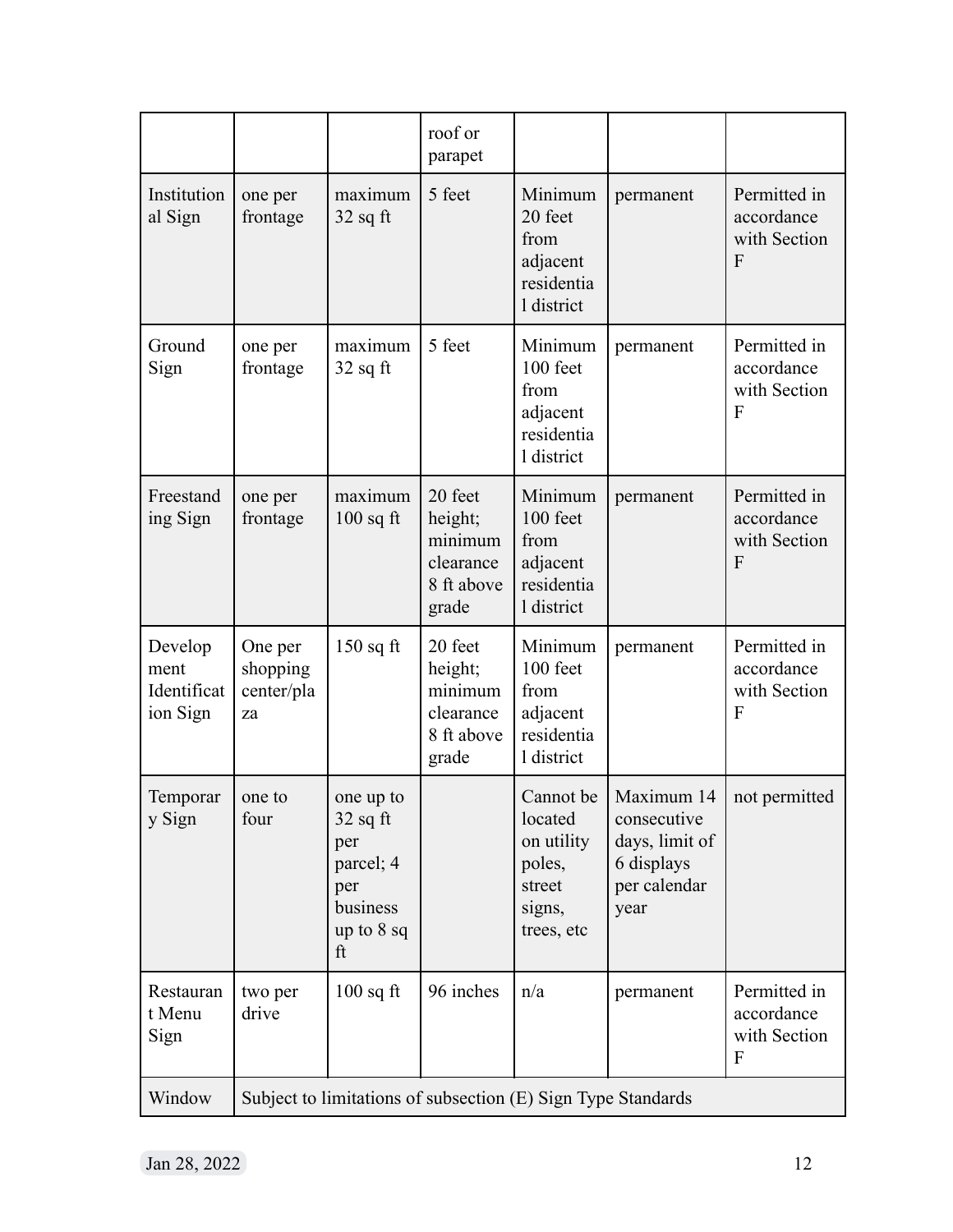| ſ |
|---|
|---|

Comprehensive Sign Plan allowable as permitted by the Planning Commission

| Allowable Signs in Zone Districts: IRO, I-1, I-2 (Industrial) |                                                              |                                                                                           |                                                           |                                                                                      |                                              |  |  |  |  |
|---------------------------------------------------------------|--------------------------------------------------------------|-------------------------------------------------------------------------------------------|-----------------------------------------------------------|--------------------------------------------------------------------------------------|----------------------------------------------|--|--|--|--|
| <b>Type</b>                                                   | <b>Number</b>                                                | <b>Area</b>                                                                               | <b>Height</b>                                             | <b>Duration</b>                                                                      | <b>Illumination</b>                          |  |  |  |  |
| Wall Sign                                                     | One per<br>each<br>business<br>unit<br>occupying<br>building | maximum<br>$100$ sq ft or<br>$10\%$ of the<br>front wall<br>area,<br>whichever is<br>less | minimum<br>clearance<br>8ft where<br>abutting<br>sidewalk | permanent                                                                            | Permitted in<br>accordance with<br>Section F |  |  |  |  |
| Ground<br>Sign                                                | One per<br>frontage                                          | $80$ sq ft                                                                                | 8 feet                                                    | permanent                                                                            | Permitted in<br>accordance with<br>Section F |  |  |  |  |
| Temporary<br>Sign                                             | one to four                                                  | one up to 32<br>sq ft per<br>parcel; 4 per<br>business up<br>to $8$ sq ft                 | n/a                                                       | Maximum<br>14<br>consecutive<br>days, limit<br>of 6 displays<br>per calendar<br>year | Not permitted                                |  |  |  |  |

| Allowable Signs in Zone Districts: PDD (Planned Development District) |                                                                                               |             |               |                 |                     |  |  |  |  |
|-----------------------------------------------------------------------|-----------------------------------------------------------------------------------------------|-------------|---------------|-----------------|---------------------|--|--|--|--|
| Type                                                                  | <b>Number</b>                                                                                 | <b>Area</b> | <b>Height</b> | <b>Duration</b> | <b>Illumination</b> |  |  |  |  |
| Comprehensive<br>Sign Plan<br>Required                                | Signs permitted as granted by the Planning Commission in required<br>Comprehensive Sign Plan. |             |               |                 |                     |  |  |  |  |

(E) Sign Type Standards. The following standards for specific sign types shall apply in addition to the other applicable standards of this ordinance.

1. Wall Signs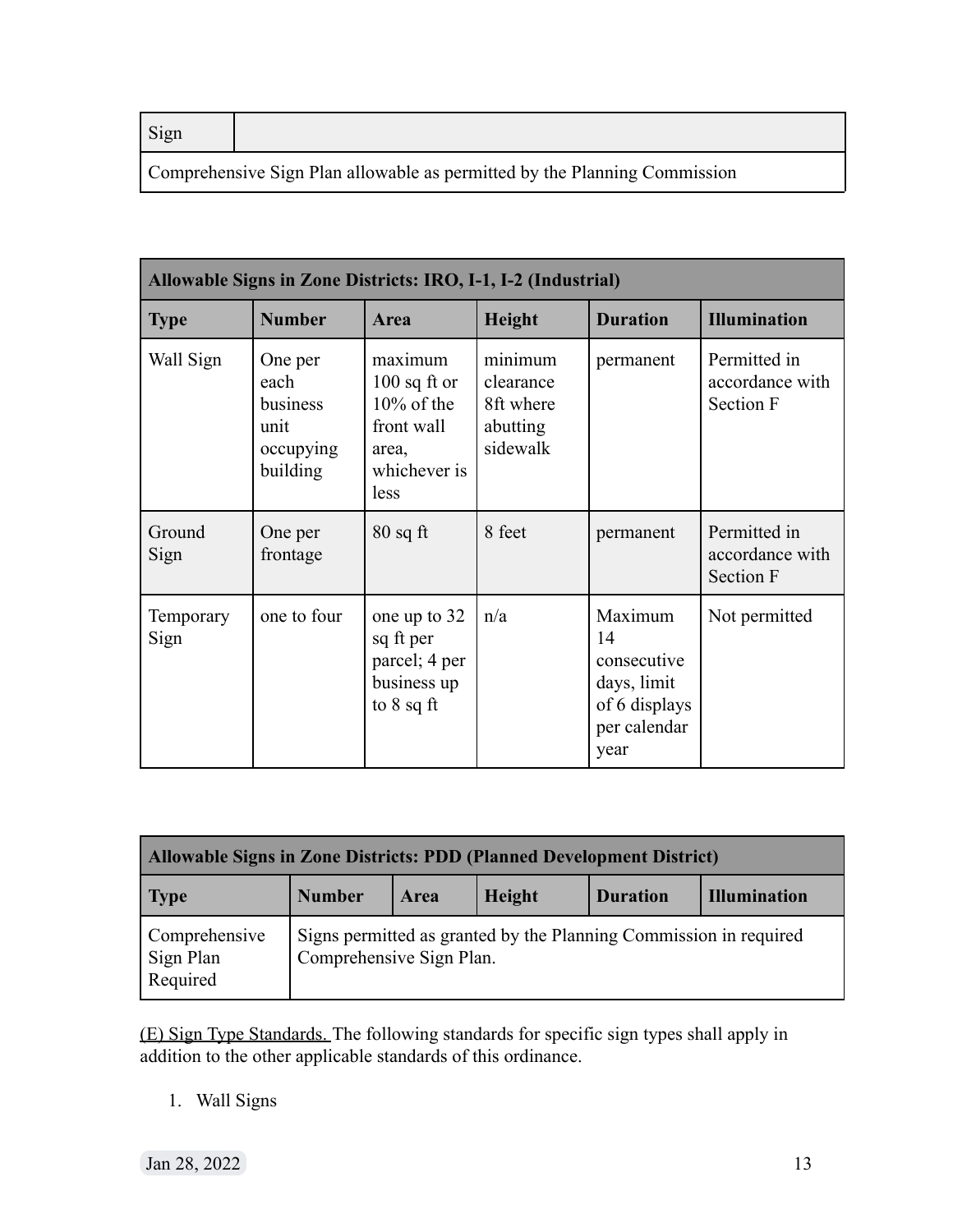- a. Any wall sign or combined length of signs shall not be greater than eighty percent (80%) of the length of the tenant space or the length of the building frontage for single tenant buildings.
- b. The area of any wall sign may be increased by twenty-five percent (25%) when the building is setback at least two hundred (200) feet from the public right-of-way and may be further increased an additional twenty-five percent (25%) for each additional two-hundred (200) feet of setback, up to a maximum increase of one-hundred percent (100%).
- c. Additional wall sign area is permitted for a secondary frontage (see Section B - Definitions) which shall be equal to 100% of the primary sign area allowance.
- d. Additional Wall Signs for Multiple Story Buildings. An additional building sign is permitted on each of the building's primary and secondary frontages according to the following:
	- i. For a building with two (2) floors the additional permitted sign area is 100% of area for each eligible wall.
	- ii. This additional permitted sign area may be increased by 50% in area for each additional building floor.
	- iii. The sign must be placed at the height for which the bonus has been granted.
- 2. Freestanding or Ground Signs
	- a. One additional freestanding or ground sign shall be permitted for every 100 feet of site frontage in excess of 200 feet of lot frontage.
	- b. The permitted sign area may be aggregated into fewer and larger signs, at the election of the property owner/ business, provided that the size of any single sign does not exceed the area permitted by more than  $100\%$ .
	- c. Electronic Message Centers are permitted on a freestanding or ground sign provided they meet the following requirements:
		- i. Only one (1) electronic message center (EMC) is permitted per each street frontage.
		- ii. EMC copy cannot change more often than once every 8 seconds and EMC cannot exceed 50% of the total sign area permitted on the site.
		- iii. All EMCs are required to have automatic dimming capability that adjusts the brightness to the ambient light at all times of the day and night.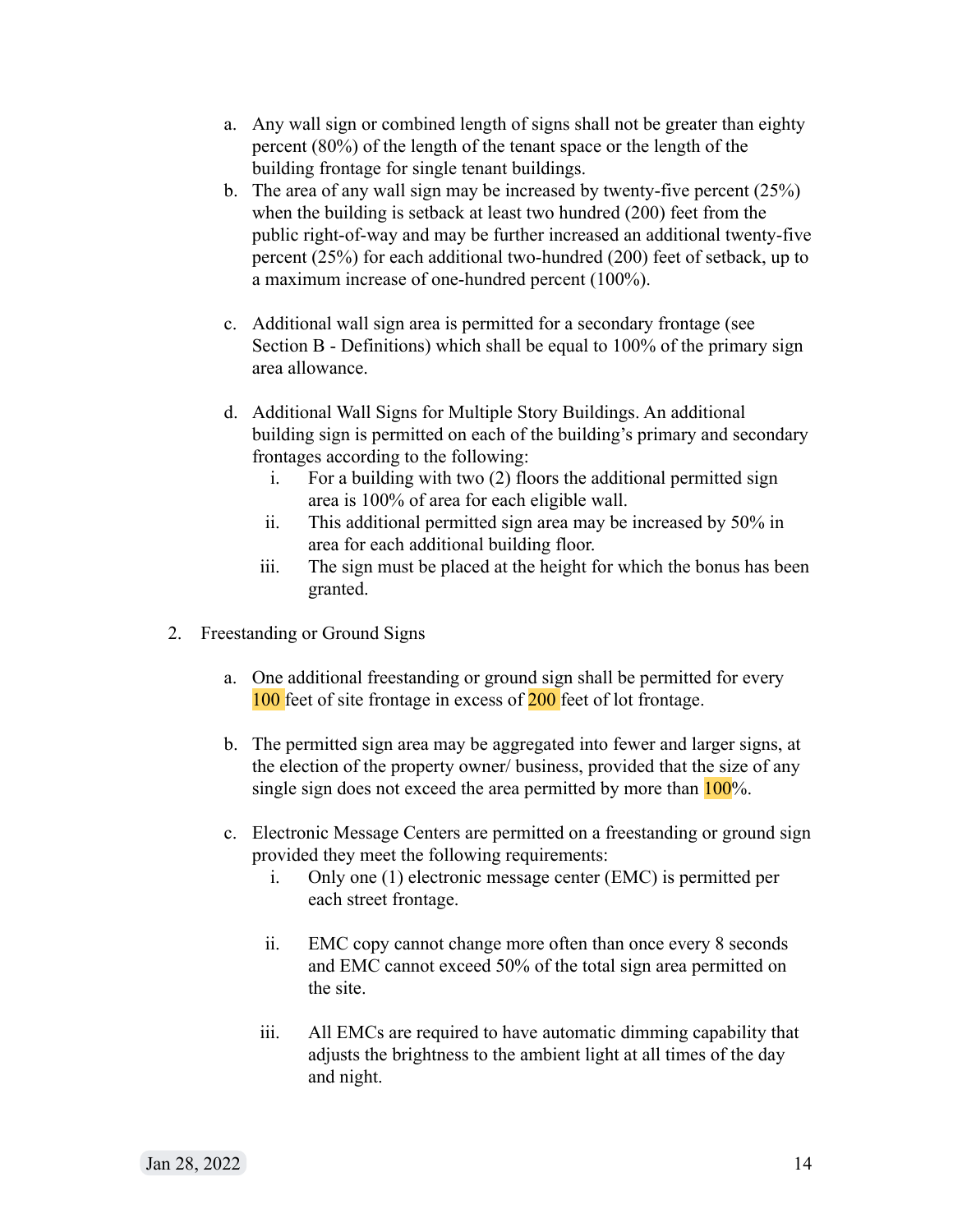- iv. No single electronic message is permitted to be repeated by flashing more than once every sixteen (16) seconds.
- 3. Temporary Signs
	- 1. Except as described in subparagraphs, (a) and (b), signs that meet the standards of this subsection shall comply with standards listed in C, General Standards, Section 4 Specific Dimensional Standards including, but not limited to, sign area, setback and height for the applicable Zone **District**

(a) Sidewalk signs shall not exceed 2.5 feet by 3 feet in size and may only be permitted in the Central Business District provided they are located so as not to interfere with pedestrian passage or create a public safety hazard and must be removed at the close of the business day.

(b) Temporary signs in shopping centers, plazas or similar multi-tenant sites shall be limited to spaces controlled by the tenant and may not be located in any common areas. Temporary signs in such sites are prohibited from being placed in the required front-yard setback.

- 2. Where an existing permanent sign exists, no single temporary sign on a site shall exceed 10% of the smaller of either the wall sign area or freestanding sign area. The total area of all temporary signs on a site shall not exceed 25% of the smaller of either the wall sign area or freestanding sign area already installed on the site.
- 3. Temporary signs affixed to the inside of a building's windows are exempt from the provisions of this subsection.
- 4. A banner sign shall not exceed 50 sq ft, and is permitted to be displayed not more than 15 consecutive days and not more than 6 times per calendar year.
- 5. Temporary signs are exempt from obtaining a permit prior to installation but shall be required to be kept in good condition and shall be removed when required per ordinance.

(F) Illumination Standards. Sign illumination shall comply with all of the following requirements:

(a) Signs shall be illuminated only by steady, stationary shielded light sources directed solely at the sign, or internal to it.

(b) Use of glaring undiffused lights or bulbs shall be prohibited. Lights shall be shaded so as not to project onto adjoining properties or thoroughfares.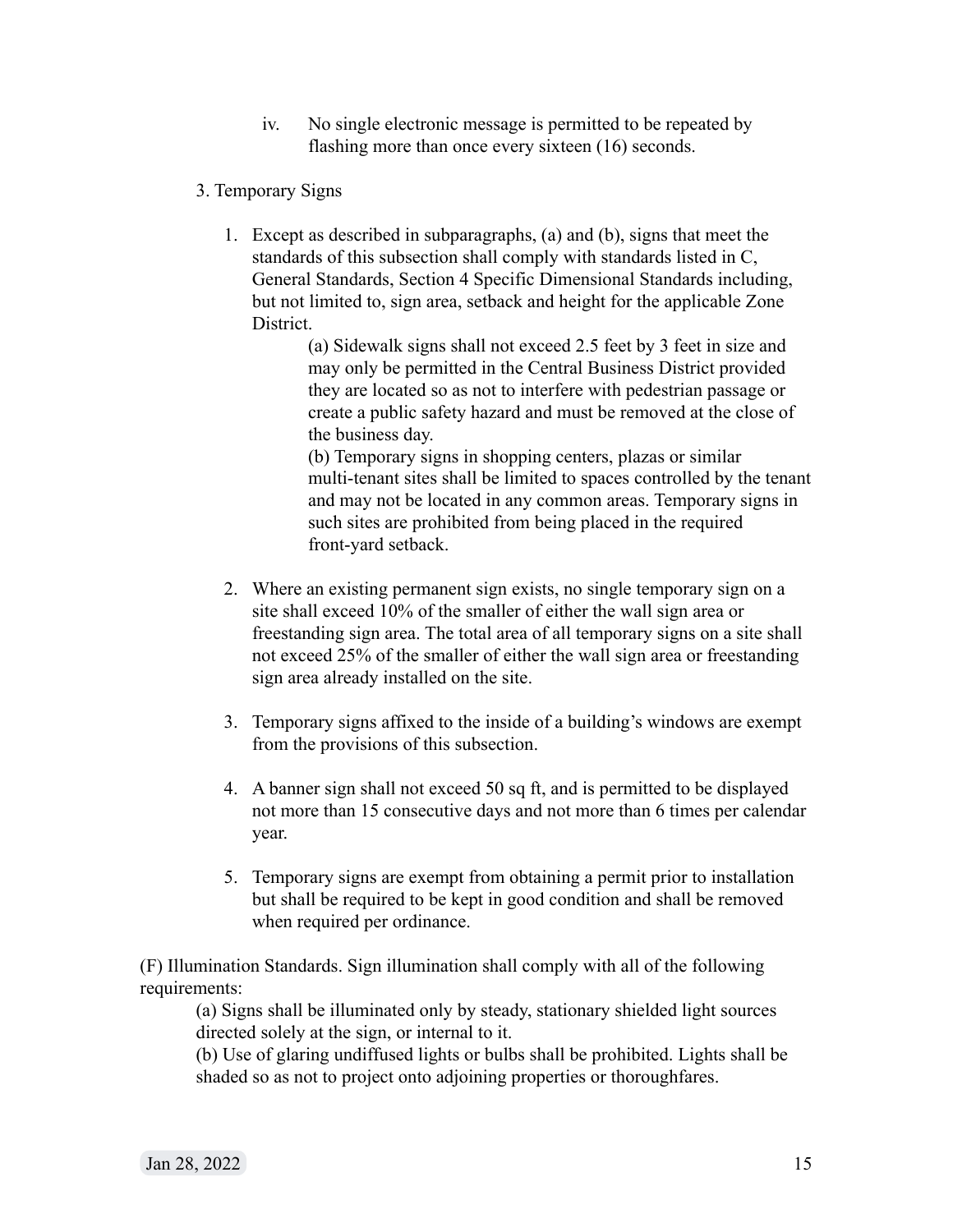(c) Sign illumination that could distract motorists or otherwise create a traffic hazard shall be prohibited.

(d) Illumination by bare bulbs or flames is prohibited.

(e) Underground wiring shall be required for all illuminated signs not attached to a building.

(f) Electronic Message Centers may be permitted subject to Section E - Sign Type **Standards** 

# (G) Sign Review Procedures

- 1. Time limits—All sign applications shall be reviewed for compliance with these regulations within ten (10) business days from the time a completed application has been accepted by the zoning administrator.
- 2. All appeals and variances regarding the sign ordinance will be heard by the Planning Commission (see Section H).
- 3. A Comprehensive Sign Plan (CSP) may be submitted that permits consideration of unique conditions, flexibility and creativity. Such CSP is subject to approval by the Planning Commission who may permit additional signs and/or sign area based on the applicant's demonstration of unique characteristics of the design, building, and/or site and appropriate landscaping associated with the freestanding signs.. The approval of a CSP cannot impose more restrictive requirements than permitted by the basic standards. Once a CSP has been approved subsequent applications for specific signs on the site shall be approved administratively when the proposed sign is in compliance with the approved CSP.

## (H) Construction and Safety Standards

The construction, erection, safety and maintenance of all signs shall comply with the adopted State Building Code and all of the following:

- 1. Construction and maintenance: Every sign shall be constructed and maintained in a manner consistent with the building, electrical, or other construction code provisions and maintained in good structural condition at all times. All signs shall be kept neatly painted, stained, sealed or preserved including all metal parts and supports.
- 2. Sign safety: All signs erected, constructed, reconstructed, altered or moved shall be constructed in such a manner and of such materials so that they shall be able to withstand wind pressure of at least twenty (20) pounds per square foot. All signs, including any cables, guy wires or supports shall have a minimum clearance of four (4) feet from any electric fixture, street light or other public utility pole or standard.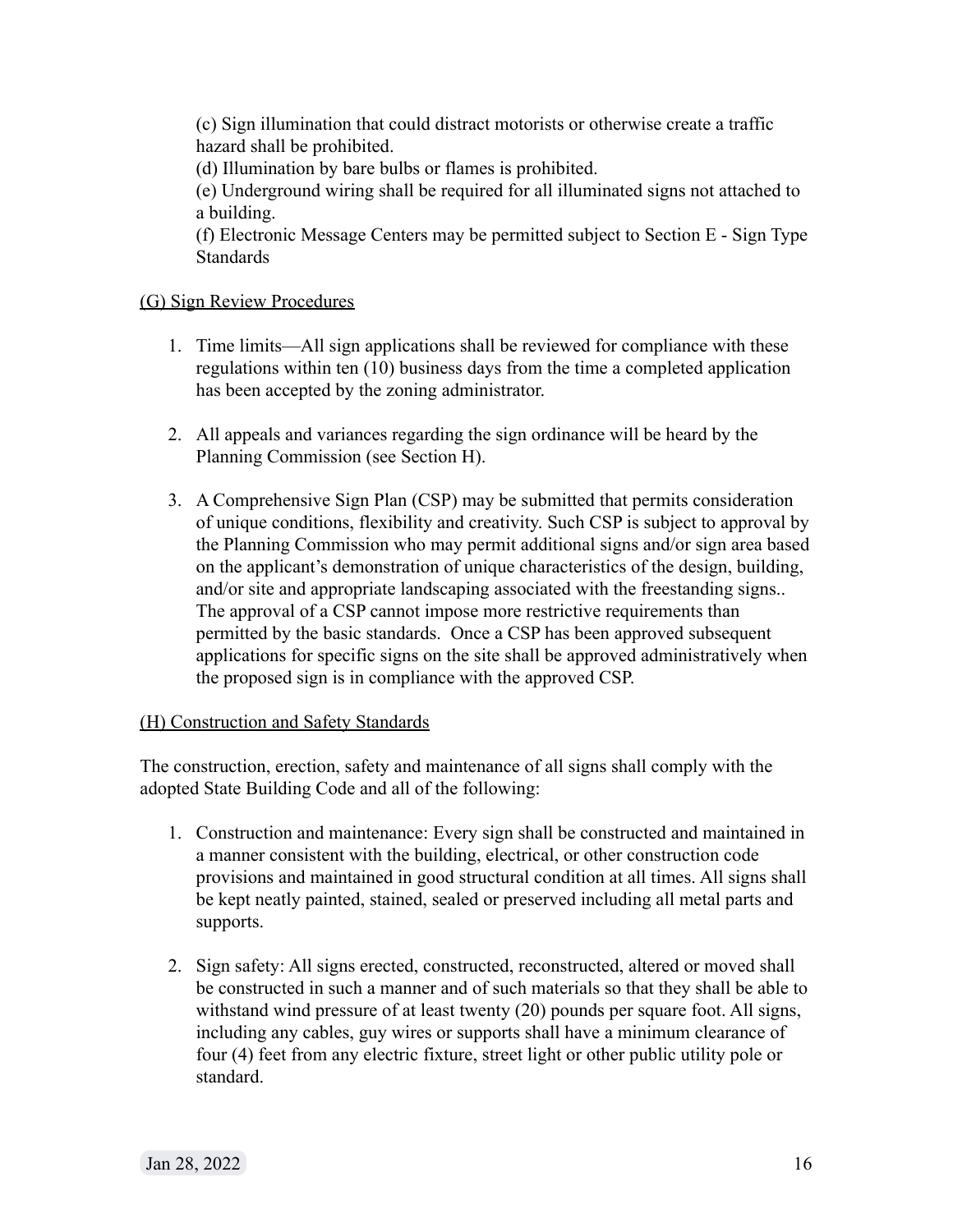# (I) Maintenance Standards

All signs shall be maintained in accordance with the following:

- 1. The property owner shall maintain signs in good repair and structurally sound, in compliance with applicable City standards or ordinances, and in compliance with any building code or property maintenance code requirements.
- 2. If the sign is deemed by the Zoning Administrator or designee to be in an unsafe condition, the owner of the business shall be immediately notified in writing, and shall respond to the City with a plan to correct the unsafe condition, remove the unsafe sign, or cause it to be removed within 30 days. If after 35 calendar days, the conditions have not been corrected through repair or removal, the sign shall be declared a public nuisance and the Zoning Administrator may cause the repair or removal of such sign, at the expense of the property owner or lessee. If the total costs are not paid in full within 60 days of the repairs or removal the amount owed shall be certified as an assessment against the property owner, and lien upon that property as prescribed for unpaid real estate taxes.
- 3. In cases of imminent emergency, the Zoning Administrator may cause the immediate removal of a dangerous or defective sign without notice.
- 4. Repair, relettering, or repainting may be done without a permit or without any payment of fees provided that all of the following conditions are met:
	- a. There is no alteration or remodeling to the structure or the mounting of the sign itself;
	- b. There is no enlargement or increase in any of the dimensions of the sign or its structure; and
	- c. The sign is accessory to a legally permitted, conditional, or nonconforming use.

(J) Measurement Standards For all sign types, the following standards are used to determine the size, area, height, and other dimensionsional standards.

- 1. Sign Area and Dimensions.
	- a. For a wall sign which is framed, outlined, painted or otherwise prepared and intended to provide a background for a sign display, the area and dimensions shall include the entire portion within such background or frame.
	- b. For a wall sign comprised of individual letters, figures or elements on a wall or similar surface of the building or structure, the area and dimensions of the sign shall encompass a regular geometric shape (rectangle, circle, trapezoid, triangle, etc.), or a combination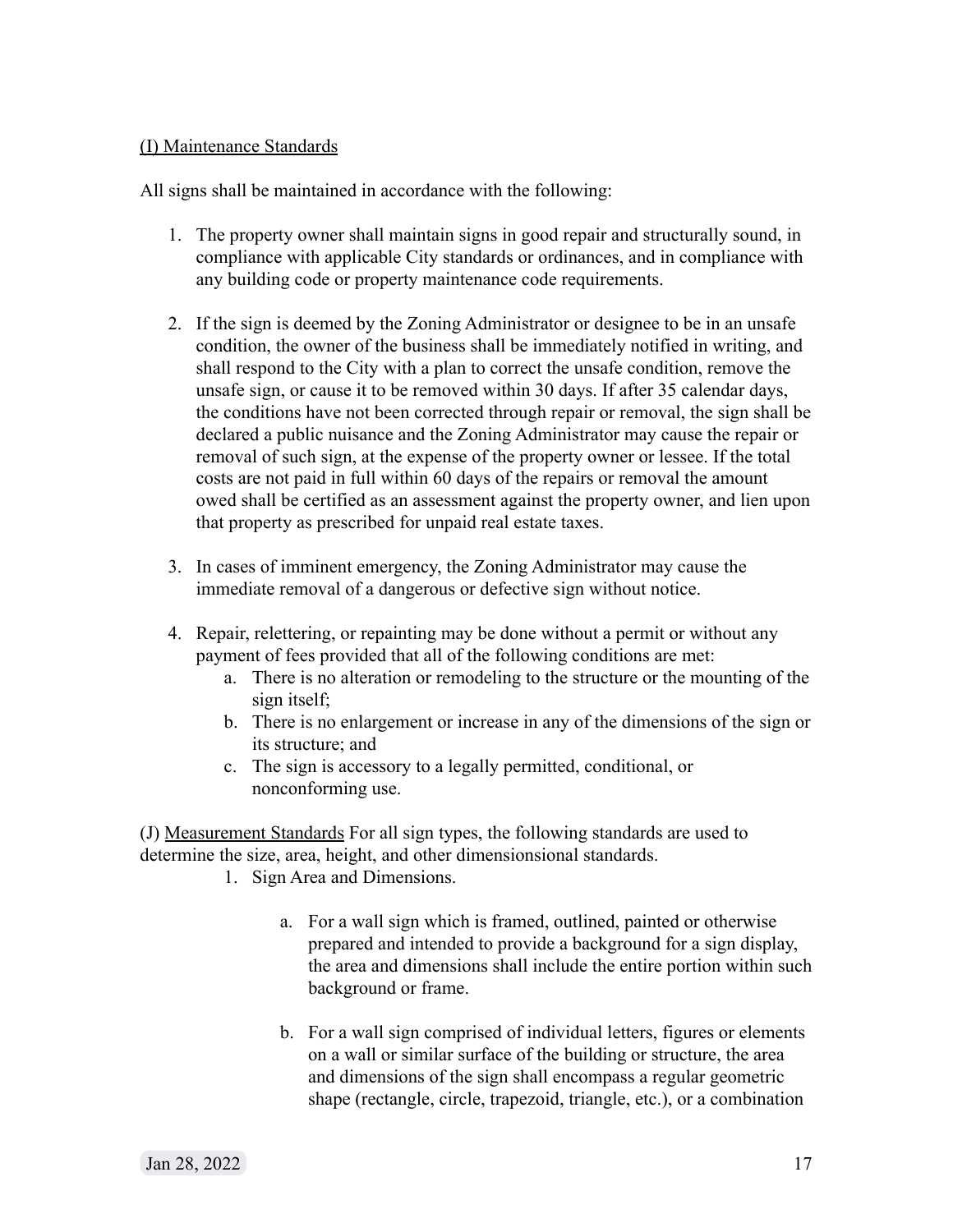of regular geometric shapes, which form, or approximate, the perimeter of all elements in the display, the frame, and any applied background that is not part of the architecture of the building. When separate elements are organized to form a sign, but are separated by open space, the sign area and dimensions shall be calculated by determining the geometric form, or combination of forms, which comprises all of the display areas, including the space between different elements. Minor appendages to a particular regular shape, as determined by the zoning administrator, shall not be included in the total area of a sign.

- c. For a freestanding or ground sign, the sign area shall include the frame, if any, but shall not include:
	- i. A pole or other structural support unless such pole or structural support is internally illuminated or otherwise so designed to constitute a display device, or a part of a display device.
	- ii. Architectural features that are either part of the building or part of a freestanding structure, and not an integral part of the sign, and which may consist of landscaping, building or structural forms complementing the site in general.
- d. When two identical sign faces are placed back to back so that both faces cannot be viewed from any point at the same time, and are part of the same sign structure, the sign area shall be computed as the measurement of one of the two faces. When the sign has more than two display surfaces, the area of the sign shall be the area of largest display surfaces that are visible from any single direction.
- 2. Sign Height.
	- a. The height of a ground sign or freestanding sign shall be measured from the base of the sign or supportive structure at its point of attachment to the ground, to the highest point of the sign. A freestanding or ground sign on a man-made base, including a graded earth mound, shall be measured from the grade of the nearest pavement or top of any pavement curb.
	- b. Clearance for freestanding and projecting signs shall be measured as the smallest vertical distance between finished grade and the lowest point of the sign, including any framework or other embellishments.
- 3. Length of Building Frontage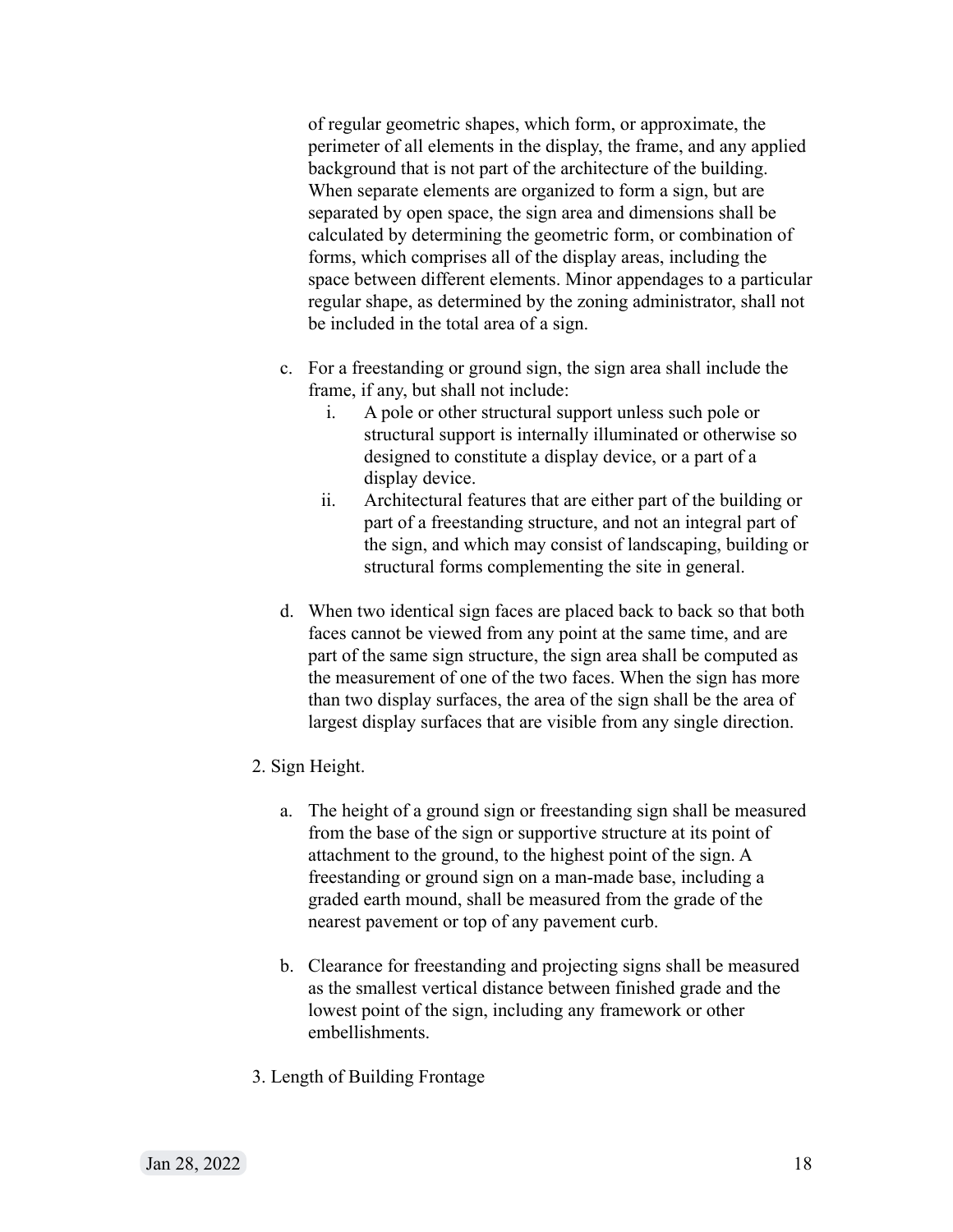- i. The length of any primary or secondary building frontage shall be the sum of all wall lengths parallel, or nearly parallel, to such frontage.
- ii. For buildings with two or more frontages, the length of the wall and allowable sign area shall be calculated separately for each such building frontage.
- iii. The building frontage for a business unit shall be measured from the centerline of the walls defining the business unit.

# (K) Exempt Signs

The following signs shall be exempt from regulation under this ordinance:

- 1. Any public purpose or public safety sign and any other notice or warning required by federal, state, or local law, regulation, or resolution, including directional signs.
- 2. Works of art that do not include a commercial message, including murals.
- 3. Decorative displays provided that the display does not exceed 75 days.
- 4. Flags of any country, state, municipality, university, college or school.
- 5. Building markers, such as historical designations or construction dates; house or building numbers or names.
- 6. Historical signs shall not be considered an abandoned sign after review and designation by the Planning Commission following a public hearing as required per Section 82-33A Notice.
- 7. Signs designed and installed so as to be visible only to patrons of an establishment when they are on the premises of the establishment.
- 8. Instructional or "way-finding" signs installed by a federal, state, or local unit of government.
- 9. Time and temperature signs.

## (L) Prohibited Signs

The following signs are prohibited:

Jan 28, 2022 19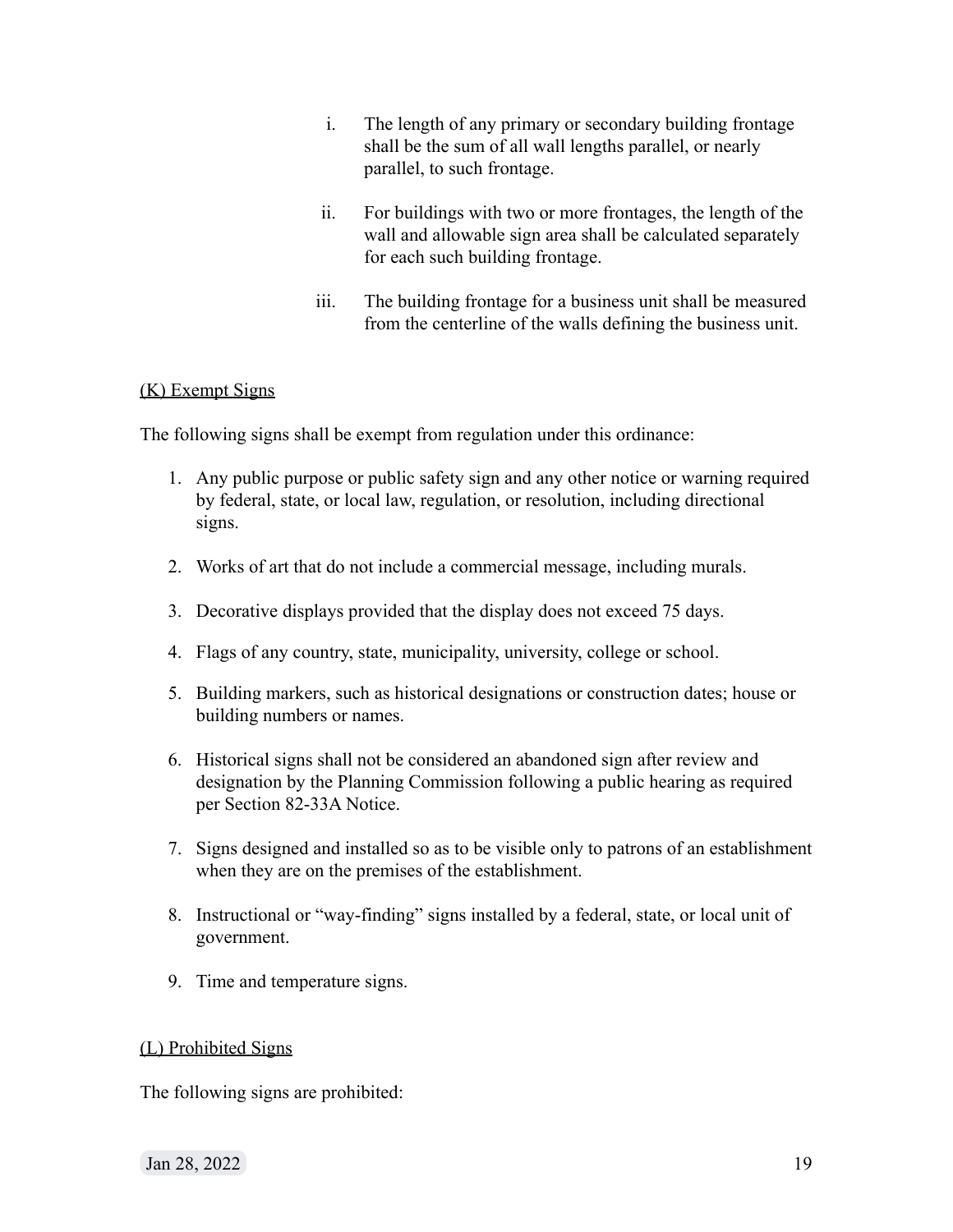- 1. Abandoned signs, as defined in *Section (B) Definitions*.
- 2. Animated, flashing, rotating signs and festoons as defined in *Section (B) Definitions*, portable changeable copy signs, inflatable signs, tethered balloons, pennants, flutter flags, searchlights, streamers, exposed light bulbs, strings of lights, and any clearly similar features, except those specifically exempt from regulation as decorative displays.
- 3. Roof signs, as defined in *Section (B) Definitions*.
- 4. Signs located on vacant or unused property except permitted billboards, including signs on vehicles when the vehicle is parked at a vacant or unused property.
- 5. Any sign containing any words, colors, lighting, or symbols that would cause confusion to pedestrian or vehicular traffic because of their resemblance to public safety traffic control or direction signals.
- 6. Signs located on trees, utility poles, public benches or any other form of public property or within any public right-of way unless explicitly permitted by these regulations.
- 7. Other signs or similar structures that raise concerns for public safety or welfare substantially similar to those listed above.

## (F) Non-Conforming Signs

- 1. Non-conforming signs shall be maintained in good condition pursuant to regulations of Section H Construction and Safety Standards, and of Section I Maintenance Standards.
- 2. A non-conforming sign shall not be altered, modified or reconstructed except:
	- a. When such alteration, modification or reconstruction would bring such sign into conformity with these regulations;
	- b. Any alteration, modification or reconstruction shall be limited to the replacement of a sign panel, replacing individual letters and logos within the same area, or repainting a sign face. No changes to the structure, framing, erection or relocation of the sign are permitted unless such changes conform to subsection "a" above.
- 3. Restoration of Damage: If a sign or sign structure which is nonconforming is damaged by any means or in any manner to the extent that the cost of reconstruction or restoration exceeds one half (50%) the value of replacement of the sign or sign structure prior to the damaging occurrence, such structure may be